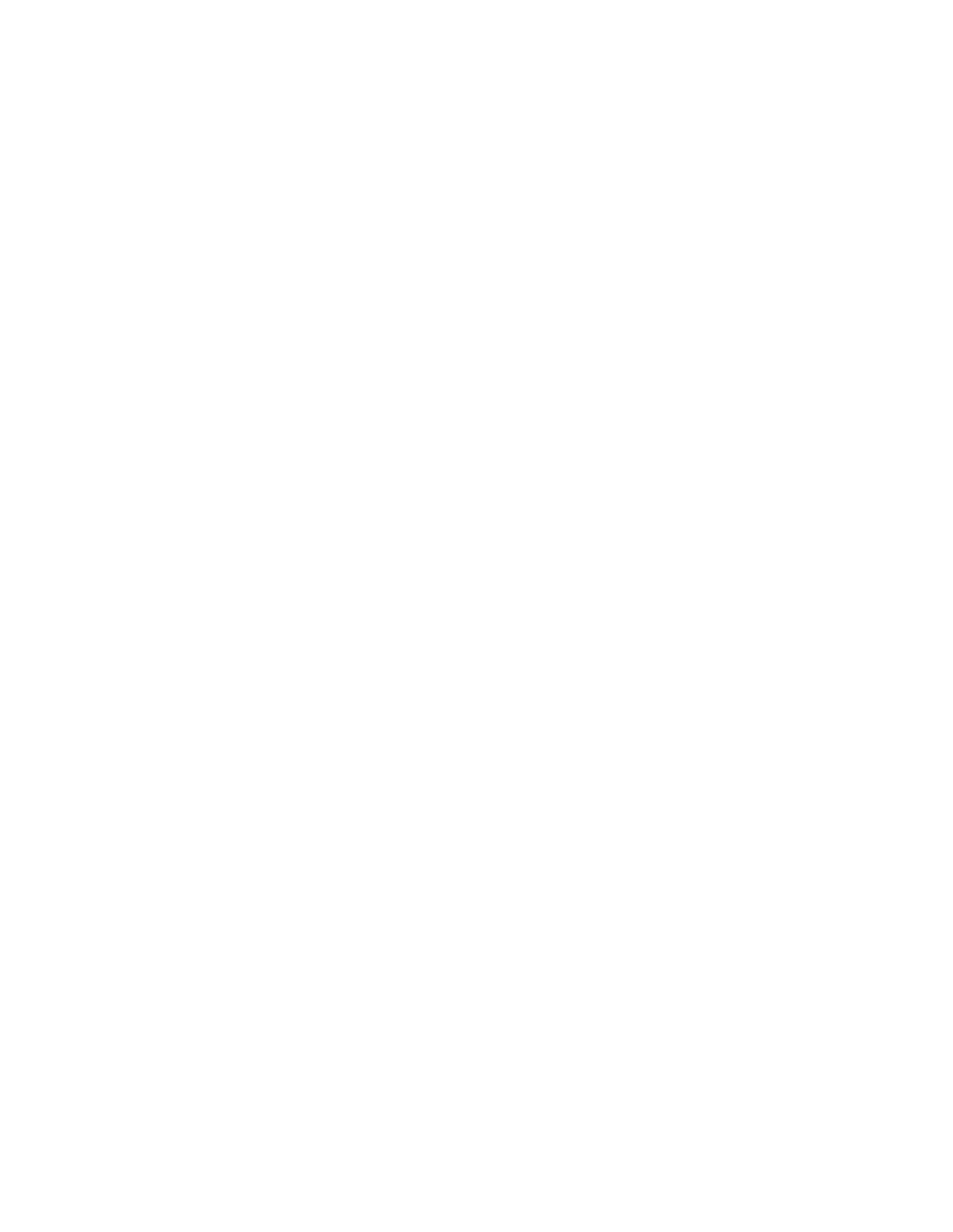# The Dead Sea Scrolls— Discovery and Meaning

Hershel Shanks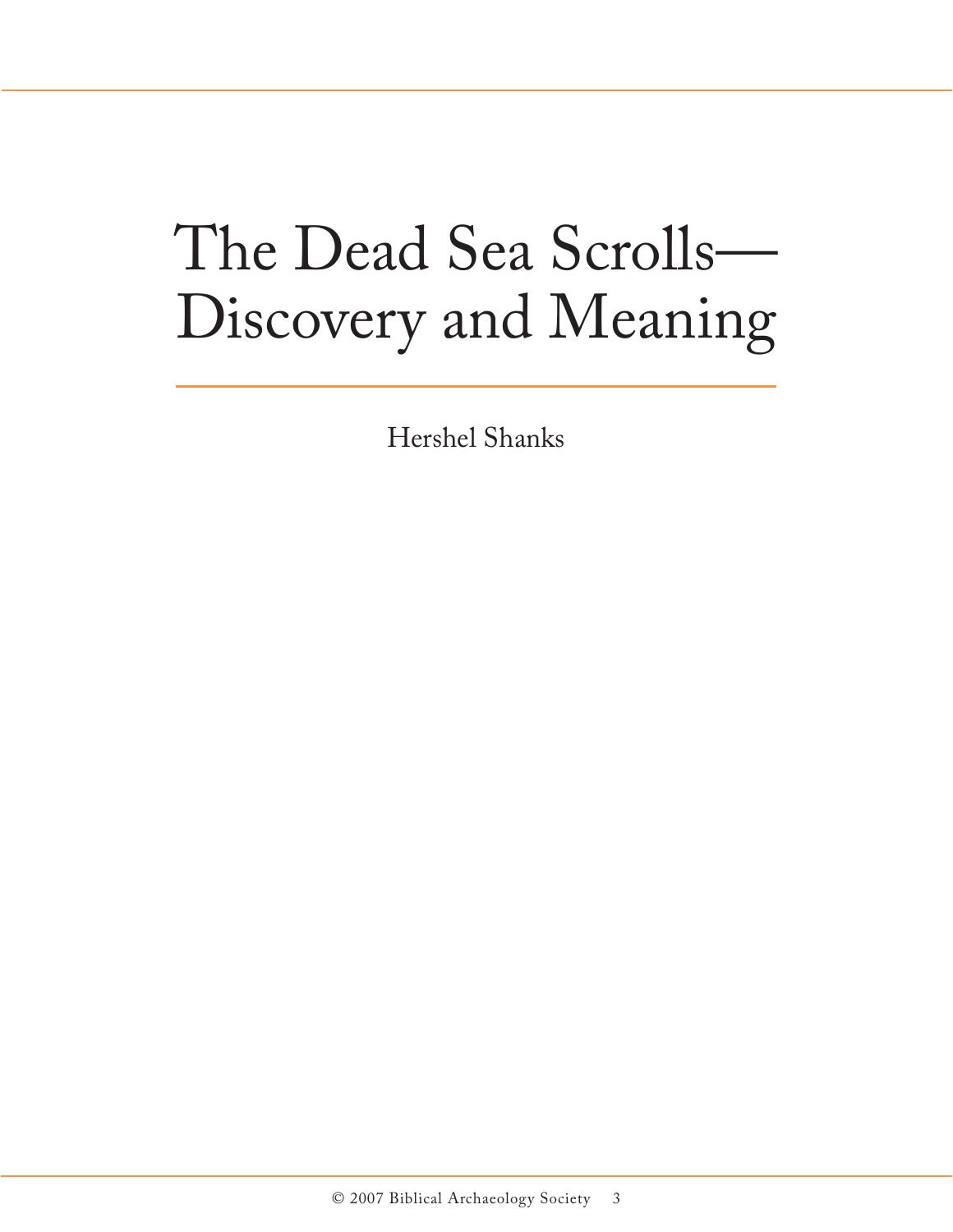### About the Biblical Archaeology Society

The excitement of archaeology and the latest in Bible scholarship since 1974

The Biblical Archaeology Society (BAS) was founded in 1974 as a nonprofit, nondenominational, educational organization dedicated to the dissemination of information about archaeology in the Bible lands.

BAS educates the public about archaeology and the Bible through its bi-monthly magazine, *Biblical Archaeology Review*, an award-winning web site www.biblicalarchaeology.org, books and multimedia products (DVDs, CD-ROMs and videos), tours and seminars. Our readers rely on us to present the latest that scholarship has to offer in a fair and accessible manner. BAS serves as an important authority and as an invaluable source of reliable information.

#### **Publishing Excellence**

BAS's flagship publication is *Biblical Archaeology Review*. *BAR* is the only magazine that connects the academic study of archaeology to a broad general audience eager to understand the world of the Bible. Covering both the Old and New Testaments, *BAR* presents the latest discoveries and controversies in archaeology with breathtaking photography and informative maps and diagrams. *BAR*'s writers are the top scholars, the leading researchers, the world-renowned experts. *BAR* is the only nonsectarian forum for the discussion of Biblical archaeology.

BAS produced two other publications, *Bible Review* from 1985–2005, and *Archaeology Odyssey* from 1998–2006. The complete editorial contents of all three magazines are available on the BAS Online Archive. The Archive also contains the text of five highly-acclaimed books, *Ancient Israel*, *Aspects of Monotheism*, *Feminist Approaches to the Bible*, *The Rise of Ancient Israel* and *The Search for Jesus*. The online archive is available through various colleges, universities, churches, synagogues and other institutions.

#### **Widespread Acclaim**

The society, its magazine, and its founder and editor Hershel Shanks have been the subject of widespread acclaim and media attention in publications as diverse as *Time*, *People*, *Civilization*, *U.S. News and World Report*, *The New York Times*, *The Washington Post* and *The Jerusalem Post*. BAS has also been featured on television programs aired by CNN, PBS and the Discovery Channel. To learn more about the Biblical Archaeology Society and subscribe to its magazine, go to www.biblicalarchaeology.org.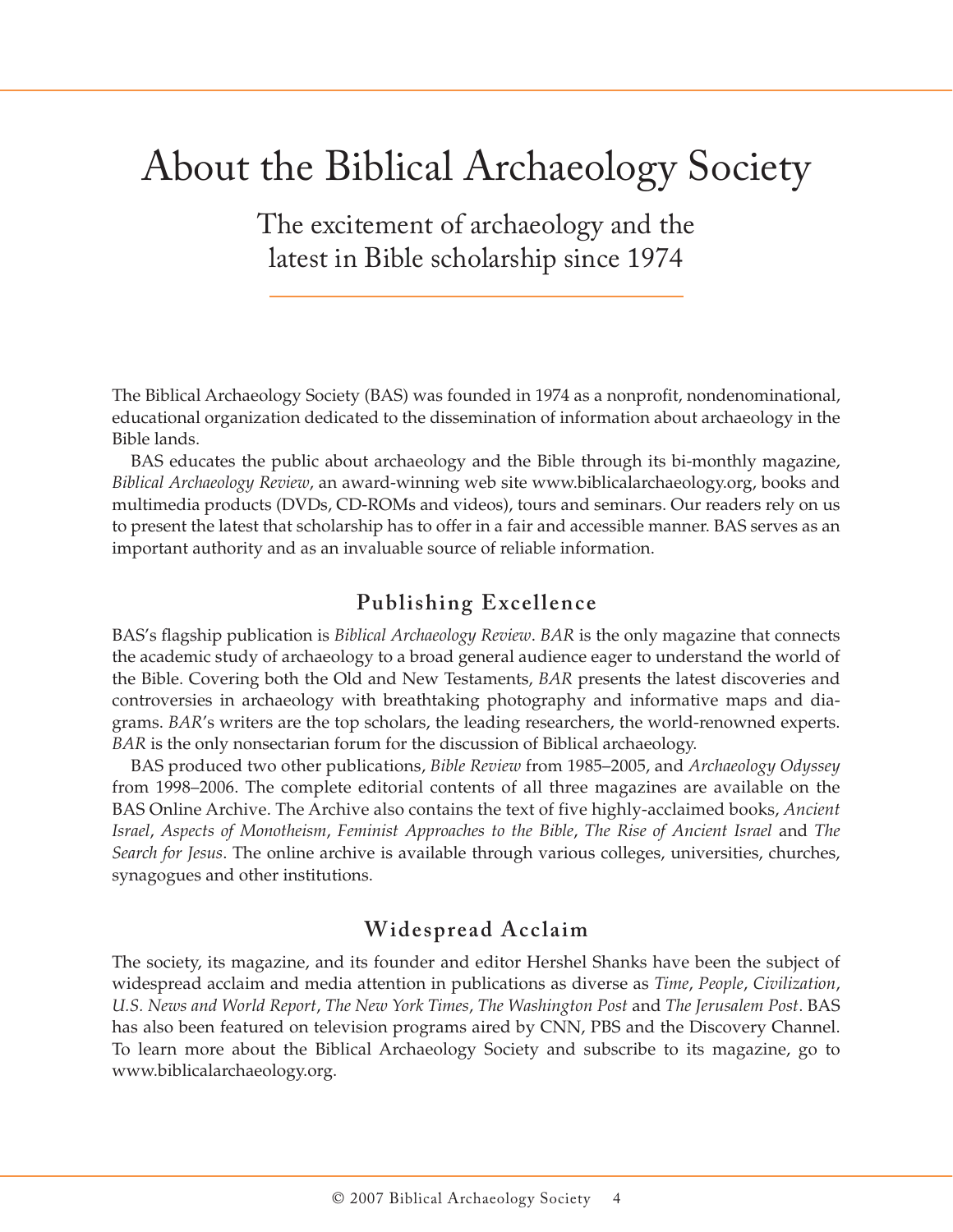### Contents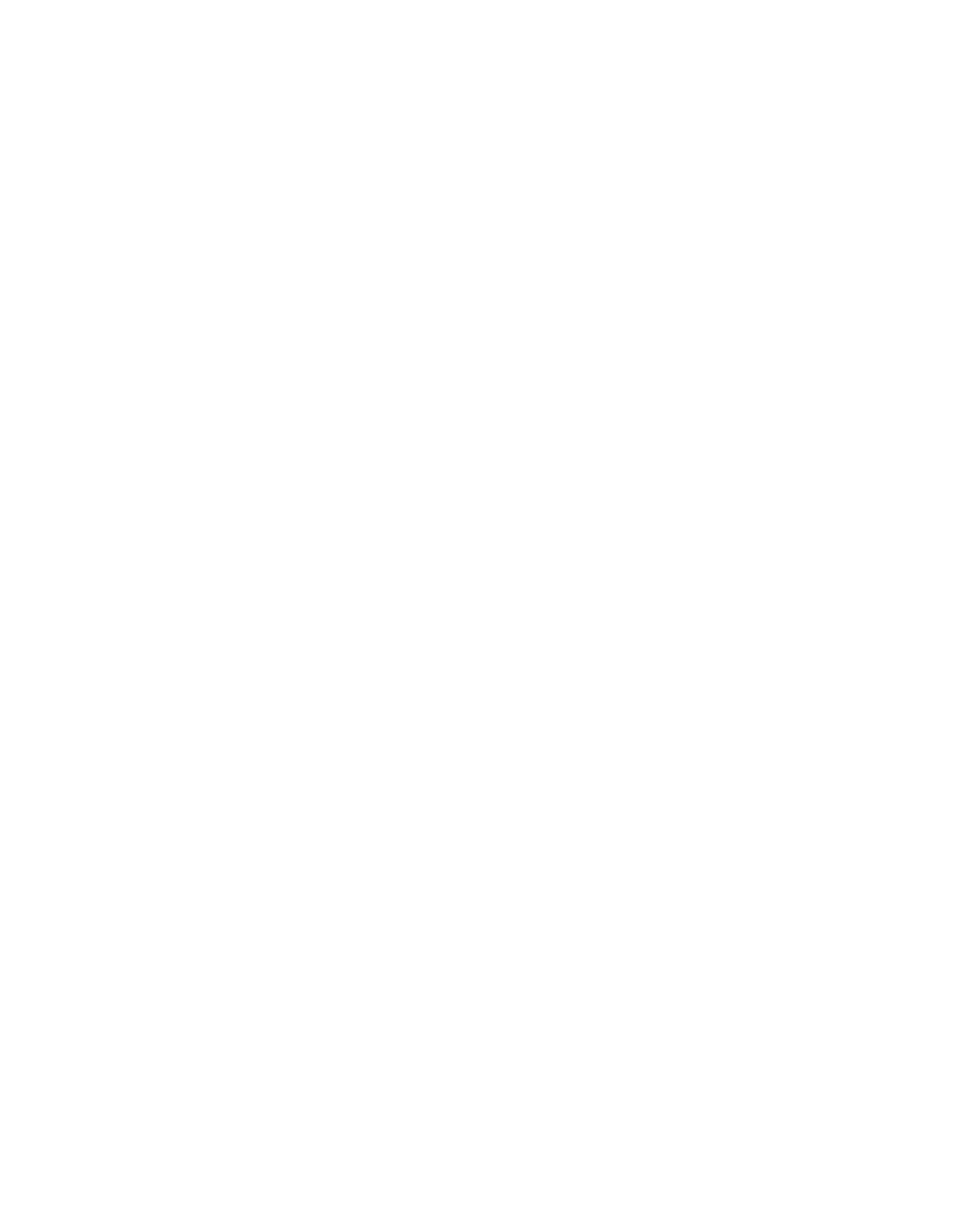### The Dead Sea Scrolls—Discovery and Meaning Hershel Shanks



The Dead Sea Scrolls have been called the greatest archaeological find of the 20th century. And they are. Everybody knows of the Dead Sea Scrolls. I was once in a taxi cab in Kansas City and the driver had no idea that I was in any way connected with the Scrolls, and he raised the subject.

Although everyone knows of the Dead Sea Scrolls, almost no one can tell you what they say. What do they really tell us? What do we know that we didn't know before? That's the question that I'm going to try to answer.

In fact, I'm going to try to answer three questions:

- 1. What do the Dead Sea Scrolls tell us about the development of Early Christianity?
- 2. What do the Dead Sea Scrolls tell us about the Hebrew Bible?
- 3. What do the Dead Sea Scrolls tell us about the history of Judaism?

But before I do that, I would like take a trip with you to the site where the Dead Sea Scrolls were found, on the shores of the Dead Sea in the Judean Desert.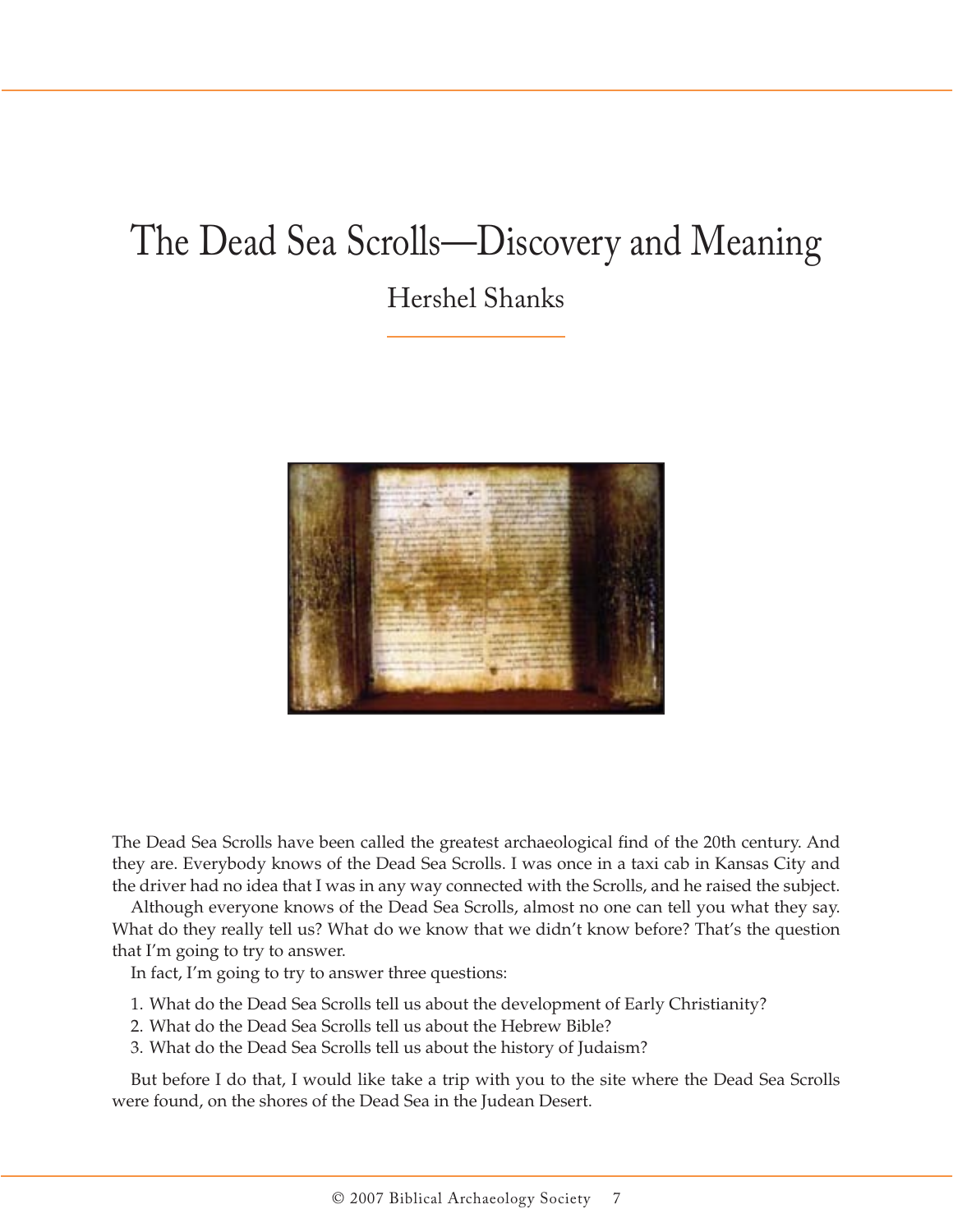#### Part I-The Complex History of the Dead Sea Scrolls

<span id="page-7-0"></span>

We're going to start from Jerusalem. This is a view of Jerusalem, which you can hardly see because it's on the top of a ridge. As we come down on the east side of Jerusalem, we are in the Judean Desert. The rains that come from the Mediterranean rise up to the highest ridge in the country and drop all of their water there. There is no water left for the eastern side. This produces the desert you see.

This ridge is like a backbone up the central part of the country. If you want to go north/south in the central part of the country, you really have to

stick to this ridge. Otherwise, if you go to the east or to the west, you will be going up and down these huge wadis (dry riverbeds), as you see in the picture.

As we go further into the desert, we can still see Jerusalem receding on the ridge, with a herd of sheep in the foreground. Unfortunately you see fewer and fewer sheep these days, and you're more likely to see a Bedouin driving a truck than riding a camel.



minutes we are at the Dead Sea itself. Unfortunately, you can no longer see the salt mounds that you see in this picture. The Dead Sea is receding by 3 feet a year because too much water is being siphoned off before it gets to the Dead Sea.



Only 15 minutes from Jerusalem, you come upon a monument marking sea level. We're halfway from the highest point in the country to the lowest point on the face of the earth. And in another 15

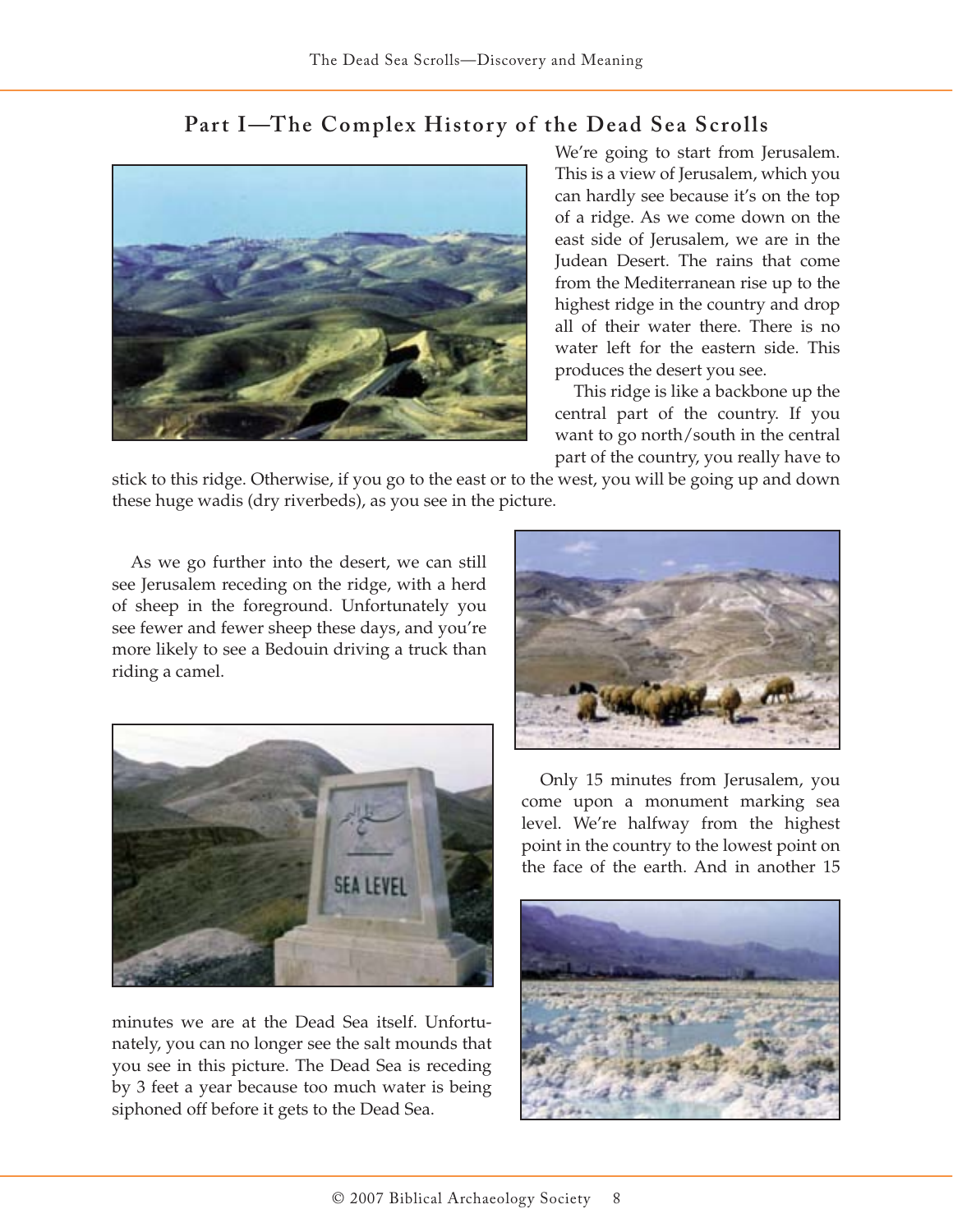This view of the Dead Sea shows a small coastal plain covered with vegetation. Behind that plain, we see the limestone cliffs. At a more southerly point on the shore of the Dead Sea, the cliffs go all the way down to the water. There is not coastal plain.





This is a closeup of the limestone cliffs, and you can see it's pockmarked with caves. In one of the caves pictured here, the first Dead Sea Scrolls were found by two Bedouin.

Here we are inside one of these caves. You might imagine that all you had to do to rescue the Dead Sea Scrolls was to find them in a cave like this. But that's not true. The scrolls them-

selves were often buried under a meter or more of debris and bat guano. The ceilings of the caves had often caved in from seismic disturbances, burying the fragments still further. This is in the Great Rift Valley, which goes all the way south to Africa and north to Lebanon and Syria. There are frequent earthquakes, which have their effect on the interior of caves like this. They are dark and smelly and generally unpleasant.

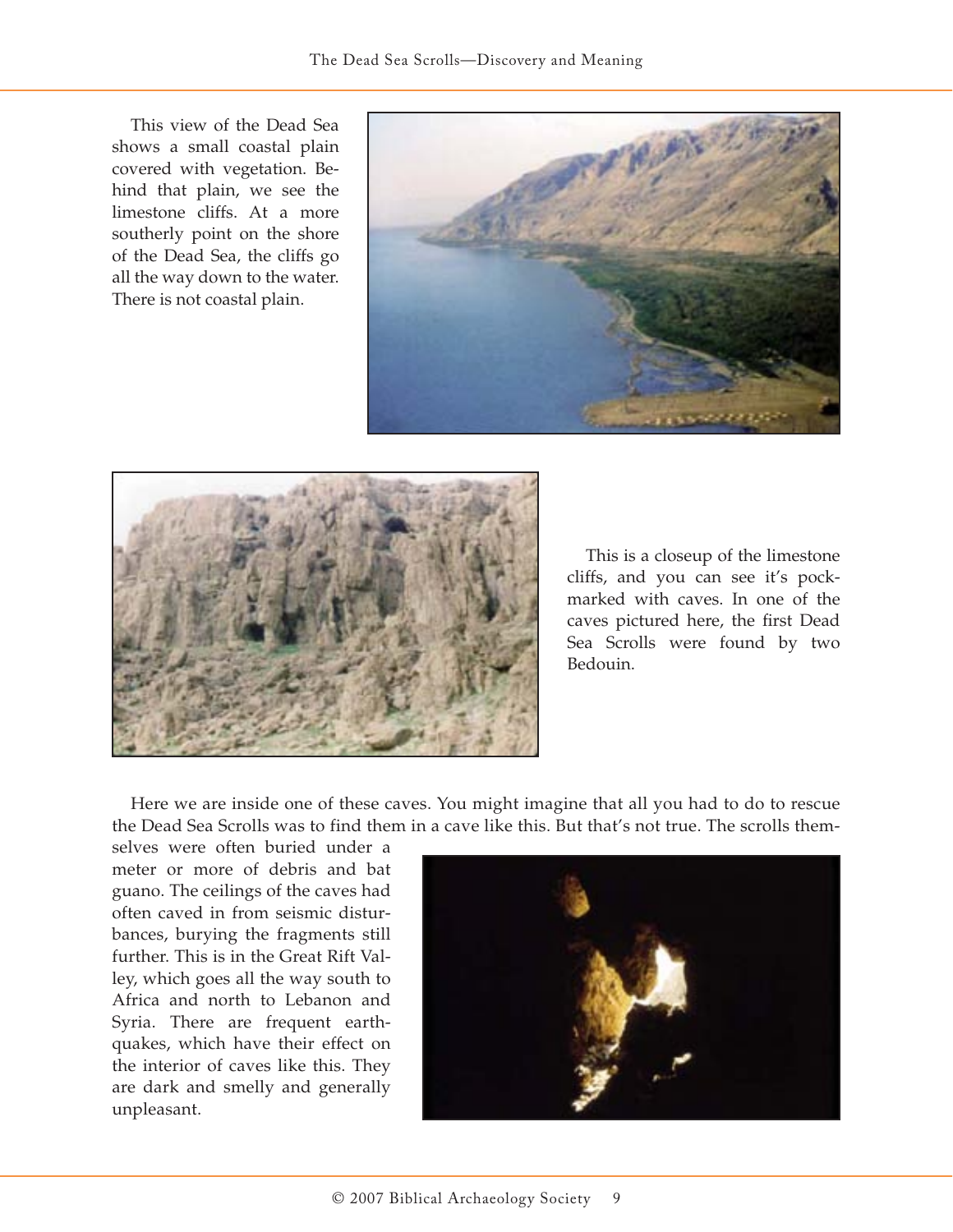This cave overlooks the ruins of Qumran and the Dead Sea. Beyond are the mountains of Moab on the other side of the Dead Sea, today modern Jordan.

These are the two Bedouin, including Mohammad edh-





Dhib ("The Wolf"), on the right, who are said to have discovered the first seven intact scrolls from what has become known as Cave 1. Supposedly edh-Dhib was searching for a lost sheep; he threw a stone into a cave, thinking that the sheep might be in there and be scared and come running out. But instead of bleating sheep, he heard the cracking of pottery. When he went in, he discovered pottery jars in which were some ancient scrolls.

What happened then is obscure, but what we know is that in one way or another the scrolls and, more importantly, the scrolls that would be subsequently discovered, found their way to a Bethlehem antiquities dealer nicknamed Kando. Kando was the middleman for the Bedouin.

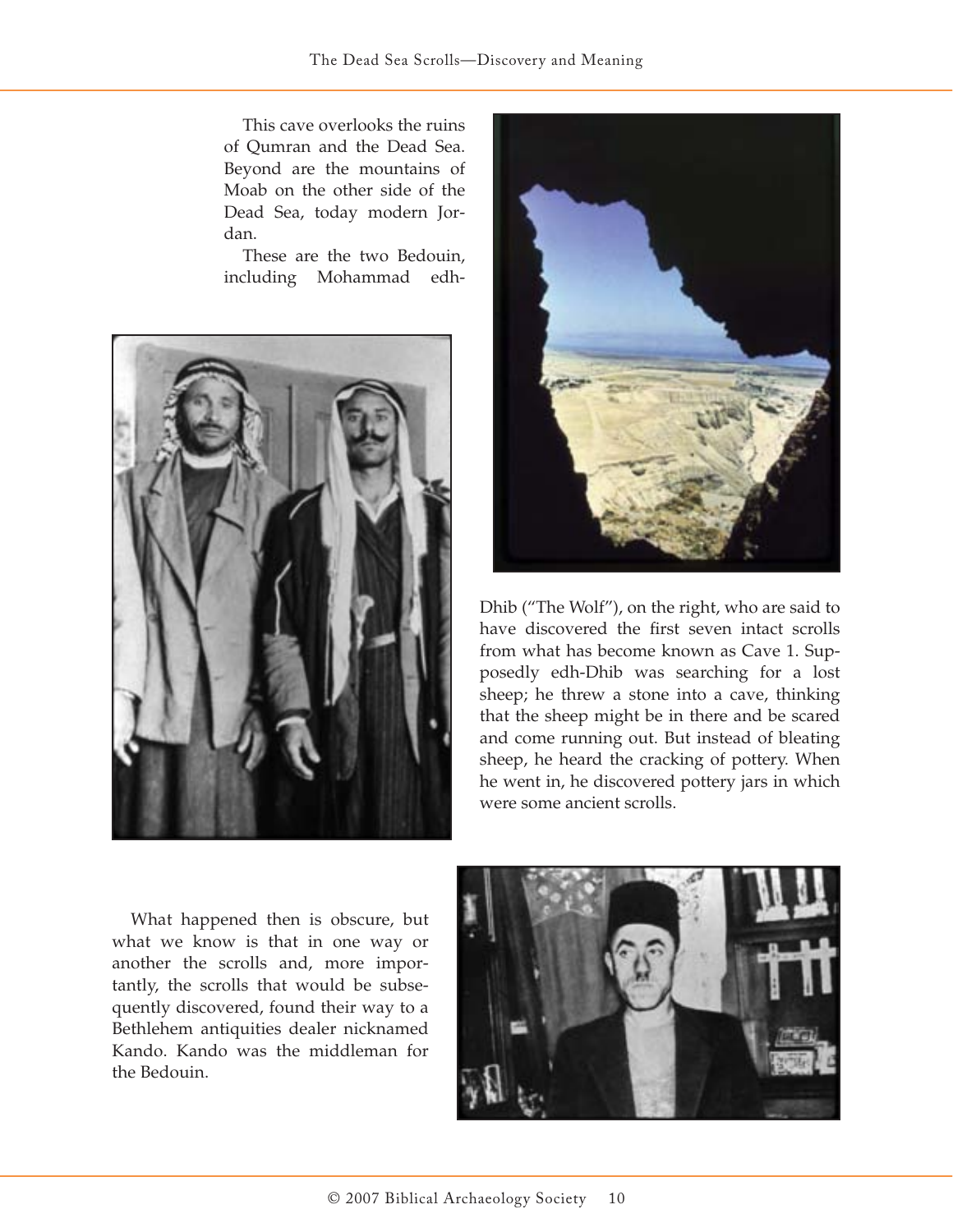

Three of the seven scrolls were ac quired by the Israelis through a professor of archaeology at Hebrew University named Eleazer Lipa Sukenik, pictured here, who traveled to Bethlehem on a bus during a very violent time before the end of the British Mandate over Palestine— November 28, 1947. In Bethlehem Sukenik acquired three of the seven Dead Sea Scrolls, including a scroll of the book of the prophet Isaiah.

When Sukenik returned to Jerusalem, with the three scrolls in a paper bag, the place was in pandemonium. The Jews were celebrat-

ing, singing and dancing in the streets because the United Nations had just voted by a two-thirds vote for the partition of Palestine into a Jewish state and an Arab state, creating a Jewish republic for the first time in 2,000 years. Sukenik saw that as almost messianic: to recover a 2,000-year-old scroll, from the time the Jews last had their own state, on the same day that a Jewish state was again being created was a moving spiritual experience for Sukenik.



The other four original scrolls came into the possession of the Metropolitan Samuel, the Syrian Christian cleric who led that community in Jerusalem. He attempted to sell the scrolls, but when he couldn't sell them, he brought them to the United States in the hope of increasing their value and finding a buyer there. They were displayed in the Library of Congress. But he still couldn't sell them. So in desperation, the Metropolitan Samuel placed this ad in *The Wall Street Journal*, advertising four Dead Sea Scrolls for sale.

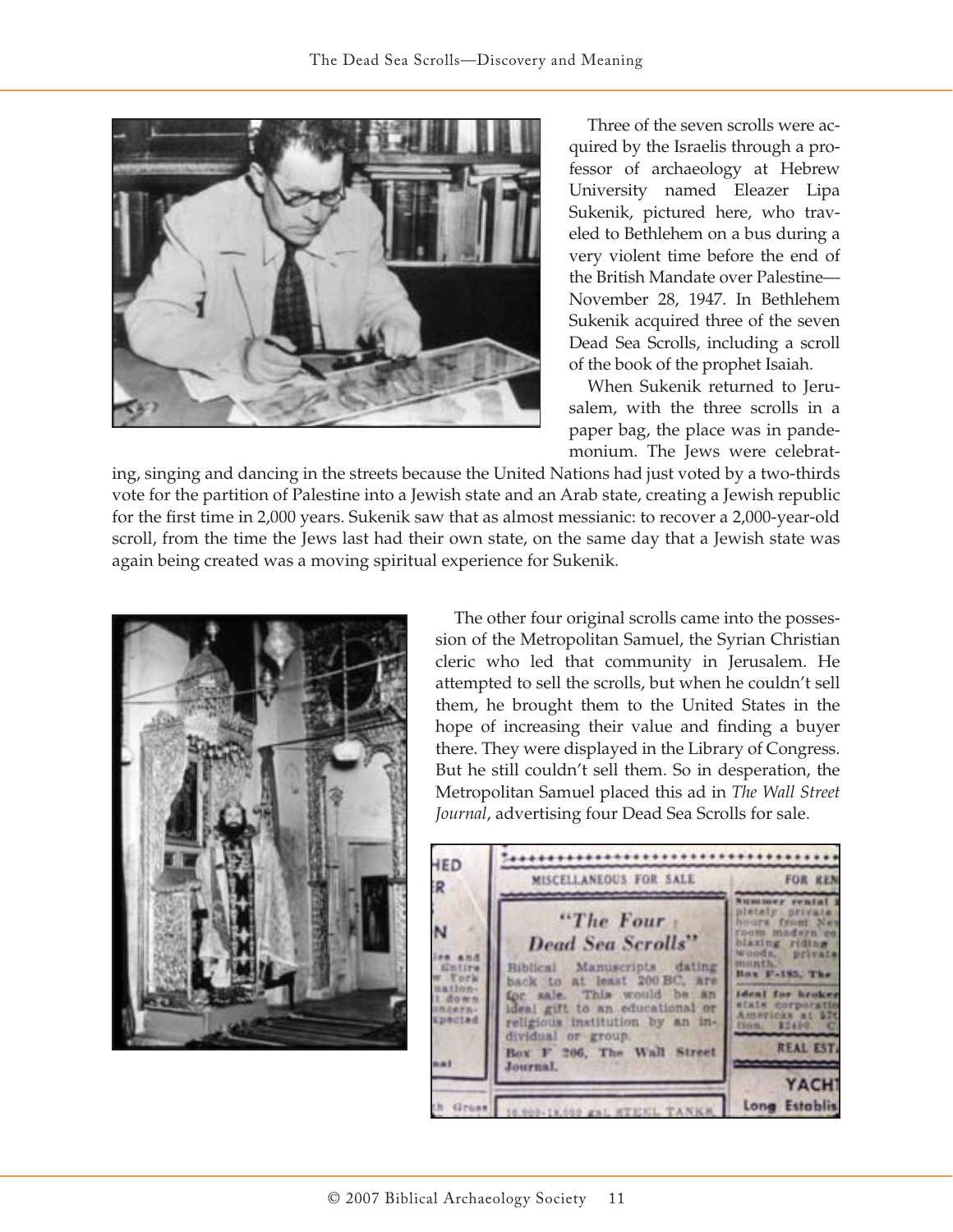

As it turned out, Sukenik's son, the great archaeologist Yigael Yadin, was in the United States at the time. Someone pointed out to him the ad in *The Wall Street Journal*. Here is a picture of Yadin, with his bald head, watching as another scholar tries to pry apart some small fragments of ancient scrolls. Having seen the ad in *The Wall Street Journal*, Yadin made a clandestine effort to purchase them. He was purchasing them on behalf of Israel, but he was fearful that if the Metropolitan Samuel knew that he represented Israel the Metropolitan would not sell them to him. So Yadin used some fronts and in that way negotiated the purchase—four intact Dead Sea Scrolls for \$250,000, which was an enormous bargain even then.

Did the Metropolitan Samuel know that he was selling them to Israel? I think he did. The reason that he couldn't easily sell them to anyone else was that he couldn't show good title. Qumran was then con-

trolled by Jordan, so Jordan had a claim, which it asserted, to title to the Dead Sea Scrolls. The Metropolitan must have suspected that only Israel would buy them. Israel wouldn't be concerned with that difficulty of getting good title. So Yadin purchased them on Israel's behalf.

The sale had an unfortunate consequence for the Metropolitan Samuel and his Syrian community in the United States, who lived largely in New Jersey. The papers were badly drawn, and the United States sued the Metropolitan Samuel, claiming that the sale was a taxable transaction. Most of the money from the sale of the four Scrolls went to the United States government.

With the purchase by Yadin, all seven of the intact Dead Sea Scrolls found by the Bedouin were now in Israeli hands. A special museum, the Shrine of the Book, was built to house them. The architecture mimics certain aspects of the Scrolls. The white dome is shaped like the lid of the scroll jars in which the scrolls were found. The contrast between the black slab and the white dome is meant to echo the Wars of the Sons of Light against the Sons of Darkness, the subject of one of the scrolls.

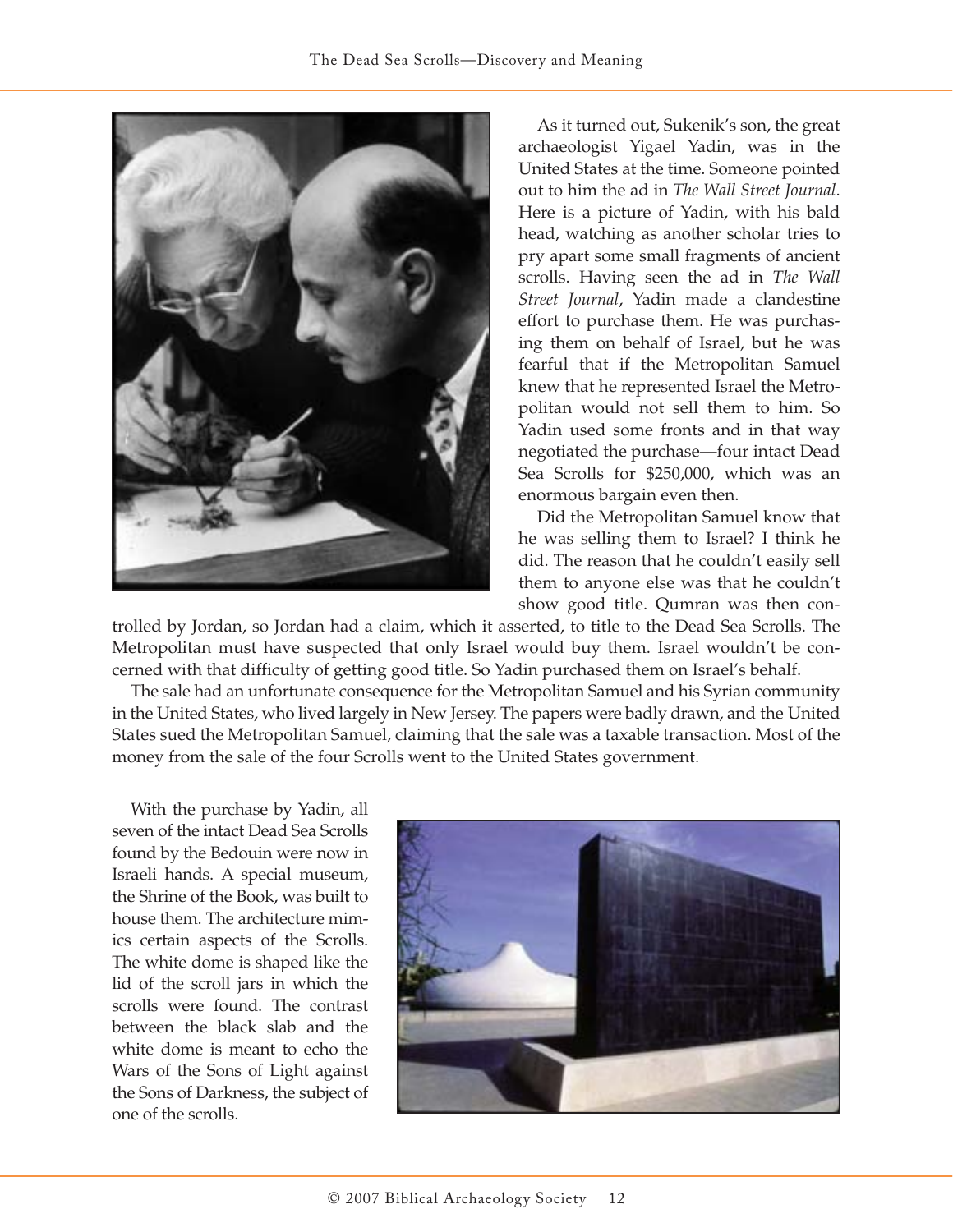

We have looked at pictures of the Dead Sea, of the coastal plain and of the precipitous and almost uninhabitable limestone cliffs behind the plain. But between the limestone cliffs and the small plain by the sea is a marl terrace of much softer rock. It is on this marl terrace that Qumran was originally built. In this aerial view we see the ruins of Qumran. The marl ter-



race sits beside a wadi, or a valley (*nahal* in Hebrew, *wadi* in Arabic) through which a day or two a year the winter rains flow down to the sea. We see the wadi on one side of the picture, as well as some finger-like protrusions of the marl terrace in which are caves. These are man-made caves in which thousands of scroll fragments were found.



This is the Wadi Qumran in the spring of the year when the flowers are out. We are looking up at those same fingers in the marl terrace. The holes at the top of the fingers are the caves, including the famous Cave 4, which had more than 500 different scroll manuscripts in it. Visitors are not allowed to go into Cave 4 today, but we were permitted, and here I am crawling down a hole in the top of the cave into Cave 4.

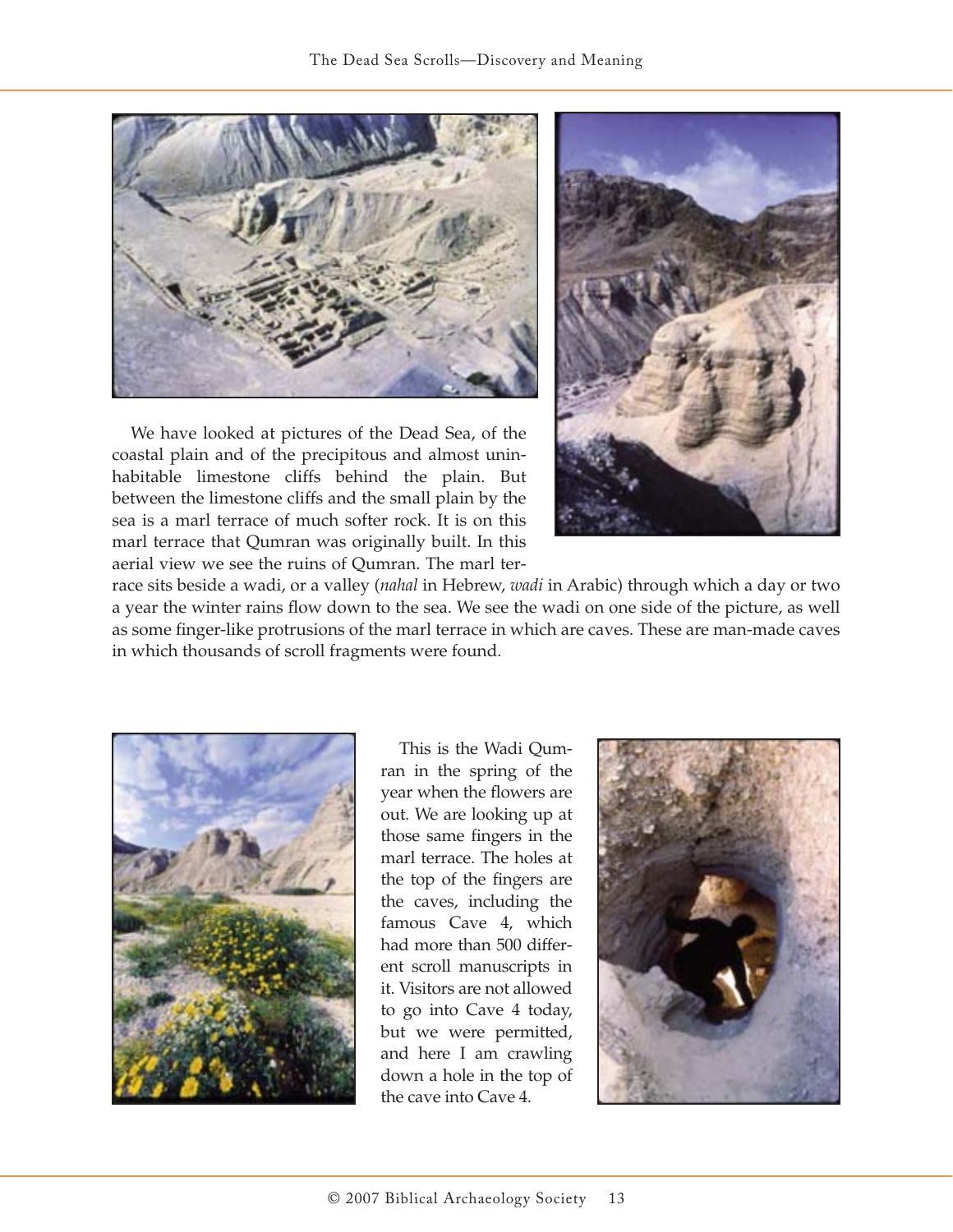This is the inside of Cave 4. It's much cleaned up since the days when it was excavated and the 500 manuscripts were found in it. Incidentally, they were all in tiny fragments, not an intact scroll among them. One theory is that this was the library of the sect, an Essene library. You can see holes in the wall at various levels. It's been suggested these were the fittings for shelves, which were placed around the cave and on which the scrolls were stored. Eventually these shelves broke and the scrolls fell down and were covered with debris and bat guano and rocks from the earthquakes. By the time they were found in the 20th century, they were all in small fragments, chewed on by rodents.

This next photo shows you the condition in which these fragments came to the scholars little bits and pieces, sometimes in cigar boxes purchased from the Bedouin through Kando. When the fragments were cleaned and placed under glass, they looked like jigsaw puzzles with 90 percent of the pieces missing, as we see in this example.







This is the complete Isaiah Scroll, which was found in Cave 1 by the Bedouin and is known as Isaiah A. It is open to Chapter 40, verse 3, which states, "A voice cries out in the wilderness: Prepare a way for the Lord; make straight in the desert a highway for our God." This passage is quoted in all three Synoptic Gospels, Mark, Matthew and Luke.

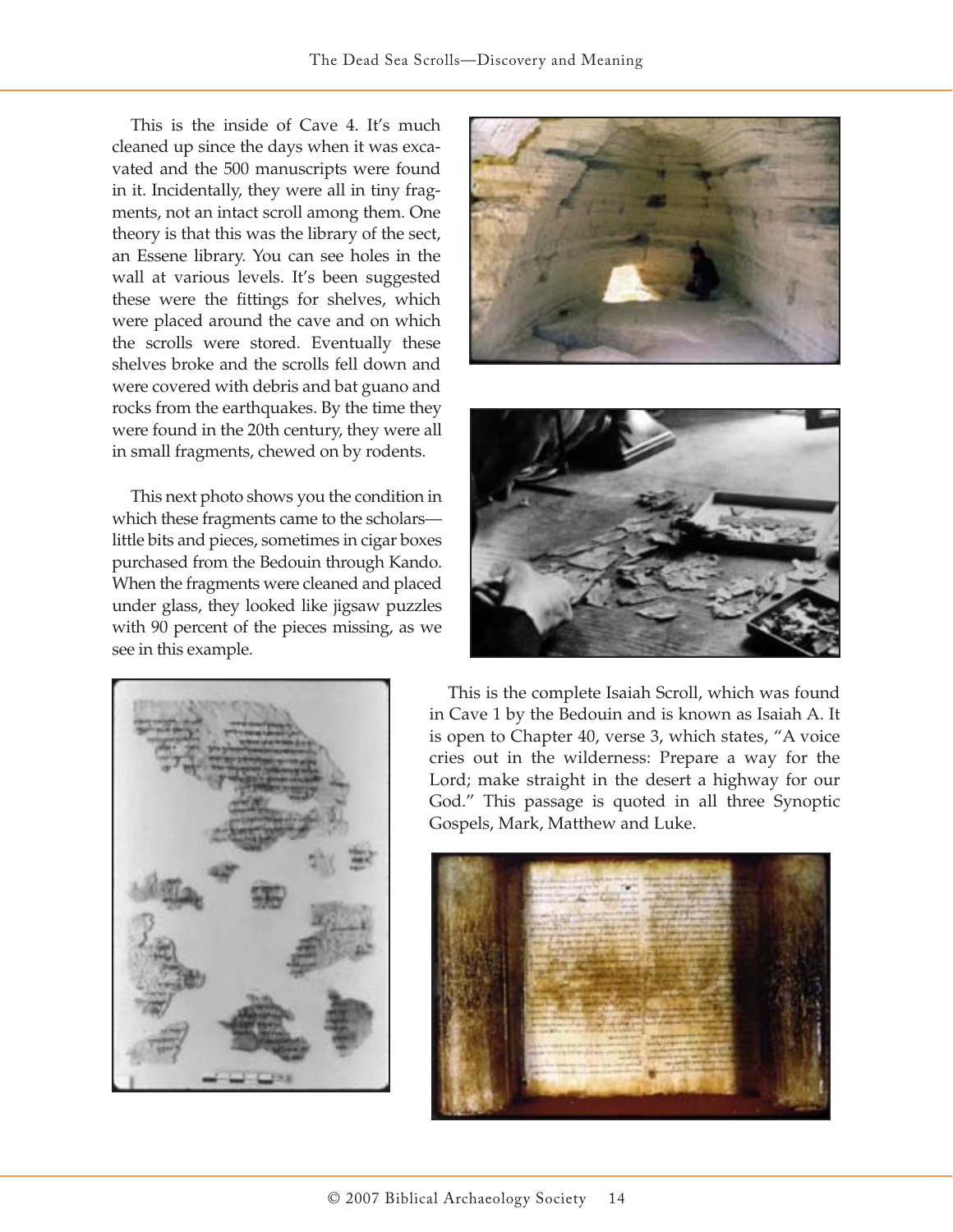#### **Part II—What Do the Scrolls**  Tell Us about Christianity?

<span id="page-14-0"></span>Now that we're all familiar with the site of Qumran, and the cliffs and the caves where the Dead Sea Scrolls were found, we can begin to answer the questions that I posed at the outset.

I'm going to give you the quick and simple answer to all three questions: what the scrolls tell us about Christianity, about the Hebrew Bible and about Judaism. And the simple, quick answer is that all of these questions must be answered in the context of other questions of other scholarly disciplines. In other words, there's really nothing that you can point to in the Scrolls and say, "Aha, this is astounding! We didn't know this before!" On the other hand, there is almost no question that you can ask, beginning at about 300 B.C.E. to 300 C.E., a six-hundred-year period, about which the scholar doesn't have to ask, "Do the Scrolls have anything to say about my question?" That's what I mean by context. The scrolls are important and may be important in asking every conceivable kind of question in this 600-year period, from shortly before the earliest Scrolls were written, through the beginning of the rabbinic period of Judaism.

Incidentally, this places a tremendous burden on scholars. Imagine a New Testament scholar who speaks Greek like you speak your mother tongue. He's an expert in the New Testament, and suddenly you tell him, "If you really want to understand this, go learn Hebrew and Aramaic and study the Dead Sea Scrolls to see if they have some bearing on the question you are asking." So the first and basic point I want to make is that the Scrolls become important in the context of other questions.

Now I'm going to consider a couple of representative questions in each of the three categories that I mentioned, Christianity, Hebrew Bible and Judaism of this period, to illustrate how the Dead Sea Scrolls are important to almost any question that you can ask in these areas.

First, Christianity. I suppose that in a sense the Dead Sea Scrolls do undermine a certain kind of what I might call a naïve Christian faith. I remember talking to a great Catholic Dead Sea Scroll scholar, Father Joseph Fitzmyer. He told me that the Scrolls are no threat to the "mature Christian." But, in a sense, they do undermine what I call a naïve understanding of Christianity. It's

the faith that believes that when Jesus came down he brought with him a new message that stunned his listeners—something unlike anything people had heard before. This view of Christian doctrine is really no longer valid. The scrolls demonstrate very clearly the Jewish soil out of which Christianity grew. Not the message, but the life of Jesus is unique and remains unique in history. But the message has parallels; it has roots in Jewish history.

So the Scrolls provide a context—you remember the word "context"—for the search for what scholars call the Historical Jesus. That's a growing research area in modern scholarship. And in the attempt to reach an understanding of the Historical Jesus, scholars paint very different pictures of the man. Some see him as a prophet, others see him as a revolutionary, and still others see him as a reformer.

The Scrolls provide a context for the search for what scholars call the Historical Jesus.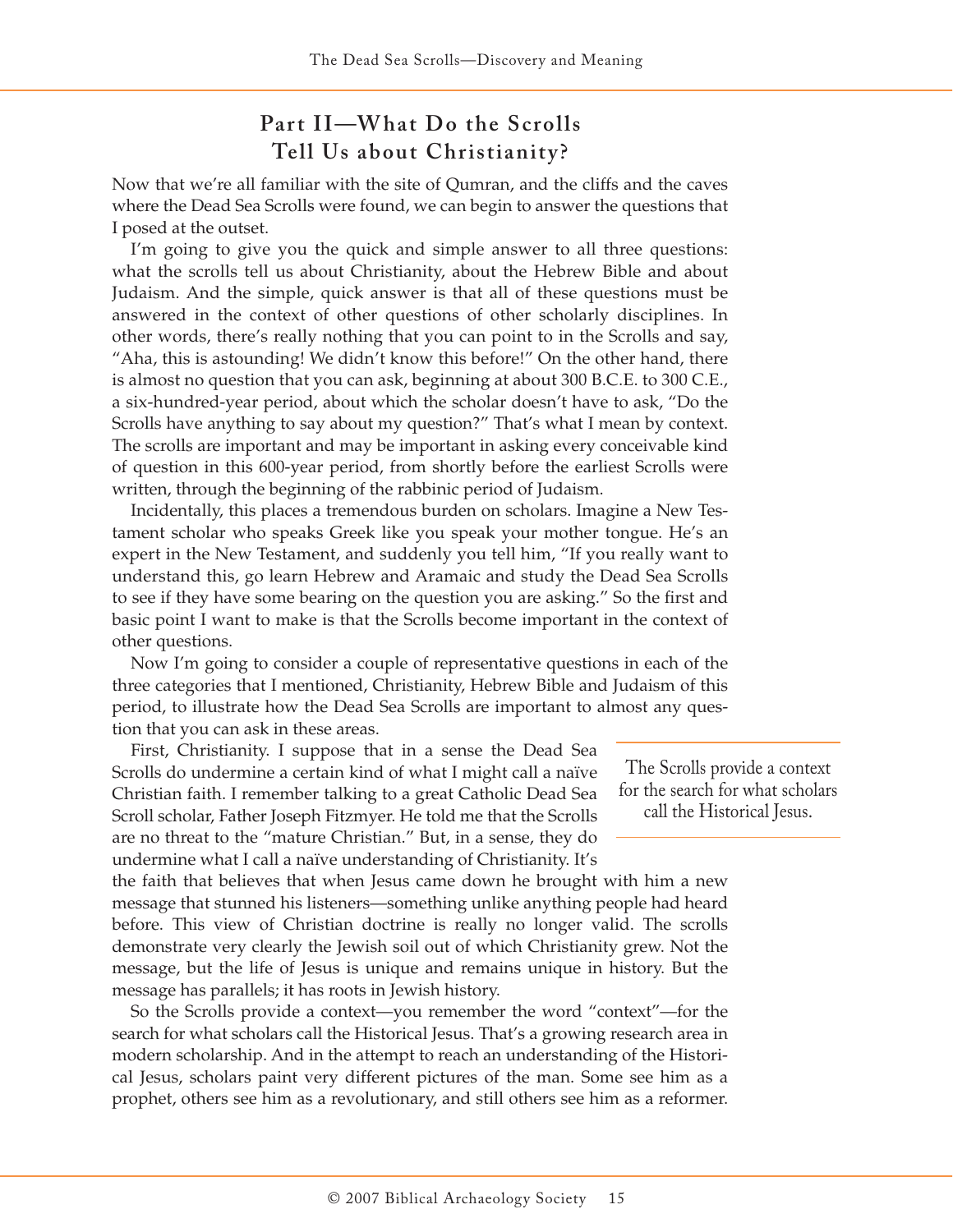Some see him as a rabbi. Another prominent scholar sees him as a Cynic philosopher. So there are different portraits of Jesus, but they all agree on one thing: That he was thoroughly Jewish. All scholars agree that he lived his life here on Earth as a Jew. It was not just incidental that Jesus happened to be born Jewish. If you

What does it mean to be the Son of God? The Egyptian Pharaohs were deified as the sons of God. The kings of Israel were also the sons of God.

want to know about Jesus, you have to know about the Jewish world in which he lived. And that's where the Dead Sea Scrolls come in. The Dead Sea Scrolls provide the Jewish context of early Christianity.

Let's see if we can be more specific. I'm going to turn now to a Dead Sea Scroll fragment. Almost all the Dead Sea Scrolls were fragmentary; not more than a dozen are intact in any sense of the word. I'm going to talk about one of the fragmentary scrolls that has a very sexy name: It's called 4Q246. If that's too hard to remember, you can think of it as the Aramaic Apocalypse.

4Q246 or the Aramaic Apocalypse provides the context for a scholarly examination of the concept of the Son of God. 4Q246 says:

Affliction will come on Earth . . . He will be called great . . . 'Son of God' he will be called and 'Son of the Most High' they will call him . . . His kingdom will be an everlasting kingdom . . . He will judge the Earth in truth and all will make peace.

This was written a hundred years before Jesus was born. Luke 1:34-35, the famous Annunciation scene in which the angel Gabriel tells Mary that she will bear a son, reads as follows:

He will be great and will be called the Son of the Most High . . . of his kingdom there will be no end . . . he will be called the Son of God.

I don't want any one to jump to conclusions. It's most unlikely that Luke copied the Dead Sea Scrolls; rather they both came out of the same Jewish soil. In short, the Dead Sea Scrolls help us to understand the Jewish context out of which Christianity grew.

Let's talk about the Son of God for a minute. What does it mean to be the Son of God? Again, you have to look at the Jewish context. The Egyptian Pharaohs were deified as the sons of God. The Roman emperors were deified as the son of God. And now I'll tell you something that may surprise you. The kings of Israel were also the sons of God. In Psalm 2:7, the Lord tells the king, "You are my son/Today I have begotten you."

It's very important that we focus on the word "*Today* I have begotten you." The word is *ha-Yom* in Hebrew. The king of Israel became the son of God when he was installed as king. Scholars call this the Adoptionist Theory. In this sense of the concept of son of God, the king was not born the son of God but was adopted as the Lord's son when he became king. There are other sources in the Hebrew Bible in which the king is referred to as the son of God. For example, in 2 Samuel 7:14, the Lord says to King David through the prophet Nathan, "I will be a father to him, and he shall be a son to me."

In another context, all of Israel is the son of God. Look at Psalms 89:26: "You are my father, my God, the rock of my salvation." Or look at Hosea 11:1, "When Israel was a child, I loved him, and out of Egypt I called my *son*."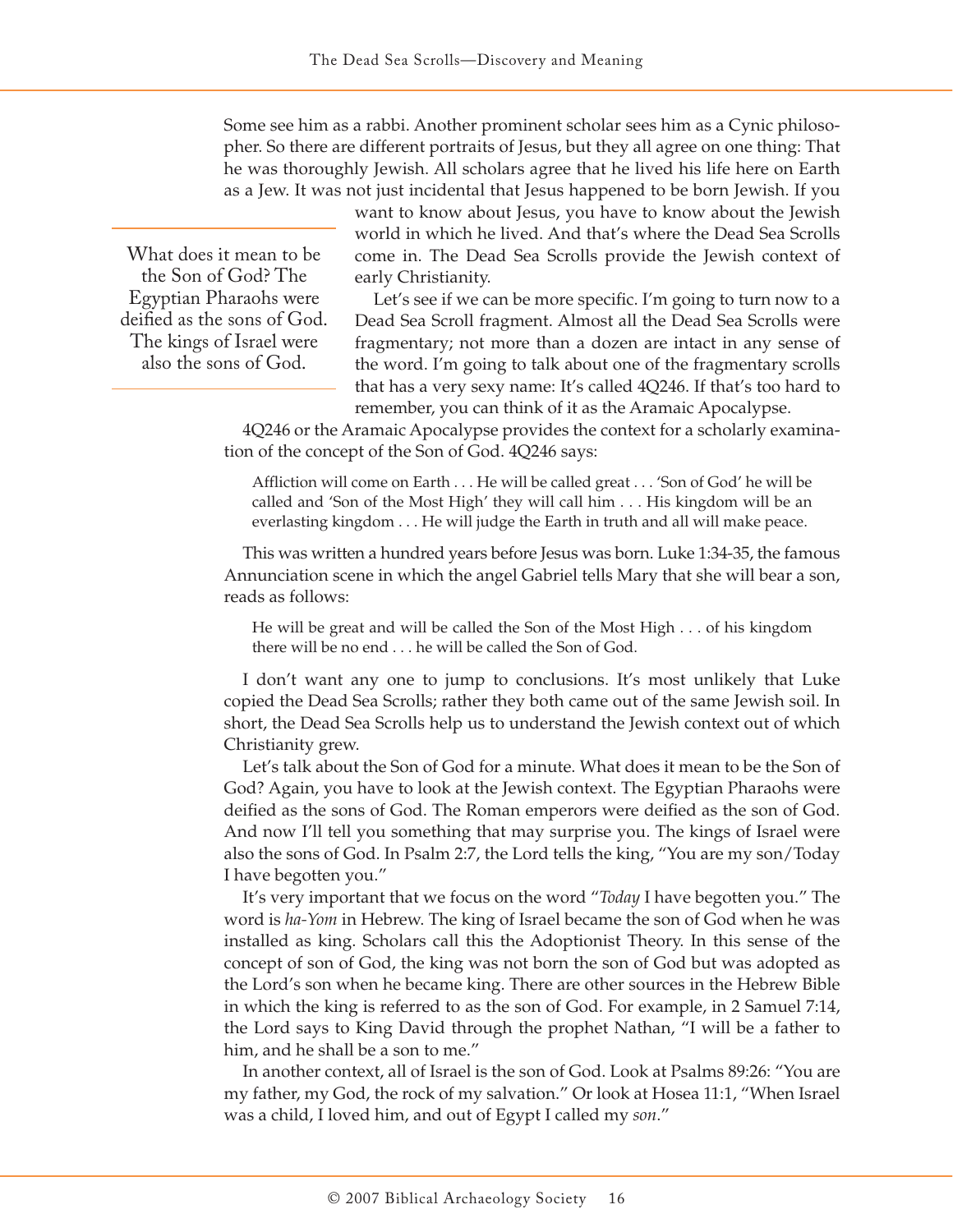You may say that these are figurative uses of the concept of son of God; they're not literal, you may say, as in the New Testament. Well, yes and no. There are some differences, but there are also some similarities. As a matter of fact, in the New Testament itself, we see a development of the concept of the son of God. For example, Paul, whose letters are the earliest documents of the New Testament, knows nothing of the virgin birth. In Paul, Jesus becomes the son of God at his resurrection. Read Paul's letter to the Romans, where Jesus was "declared to be the son of God, with power according to the spirit of holiness *by resurrection of the dead*" (Romans 1:3-4).

This comes very close to the Adoptionist Theory that we saw in the Hebrew Bible. This same concept is reflected in the Book of Acts, where Jesus becomes the son of God as a result of his resurrection. In Acts 13:32-33, Paul declares after the resurrection, "What God has promised to our ancestors he has fulfilled for us . . . by raising Jesus." Then Paul quotes Psalms 2:7, mentioned above, in which the Lord calls the king of Israel his son, and says, "Today I have begotten you." In this text from Acts, Jesus becomes the son of God "today"—when he is resurrected.

Elsewhere in the New Testament, however, Jesus becomes the son of God at an earlier point. Instead of becoming the son of God at his resurrection, he becomes the son of God at his baptism in the Jordan River by John the Baptist, which, incidentally, occurred a stone's throw from where the Dead Sea Scrolls were found.

As the New Testament recounts in the Gospels of Matthew 3:17, Mark 1:11 and Luke 3:22, a voice from heaven proclaims at Jesus' baptism, "You are my beloved son." According to some versions of these Gospel passages, the text then quotes the passage of Psalms 2:7: "Today I have begotten you." Jesus becomes the son of God at an earlier stage, not at the Resurrection, but at his baptism.

Finally, in the Infancy Narratives in Matthew and Luke, Jesus' status as the son of God is pushed back to his conception. This

doesn't mean, however, that divine sperm was somehow inserted into Mary. What divine sonship really means is that Jesus had a special relationship to God from the very beginning, and it suggests that these Infancy Narratives are not intended to be taken literally. Otherwise, why would the Gospels trace Jesus' lineage to King David through Joseph?

Let's look at another central concept of Christianity and see how the Dead Sea Scrolls help us to understand the Jewish concept of the Messiah, *Moshiach* in Hebrew. Another fragmentary Dead Sea Scroll, called 4Q521, says, "The heavens and earth will listen to his Messiah . . . Over the poor his spirit will hover and will renew the faithful . . . He . . . liberates the captives, restores sight to the blind, strengthens the bent [compare Psalms 146:7-8] . . . He will heal the wounded and revive the dead and bring news to the poor [compare Isaiah 35:5-6; 61:1]."

You don't have to be a scholar to see that this language is very similar to the Beatitudes in Matthew's Sermon on the Mount and in Luke's Sermon on the Plain: "The blind receive their sight and the lame will walk, lepers are cleansed and the deaf hear, and the dead are raised up and the poor have good news preached to them" (Matthew 11:5/Luke 7:22).

You don't have to be a scholar to see that this language is very similar to the Beatitudes in Matthew's Sermon on the Mount and in Luke's Sermon on the Plain.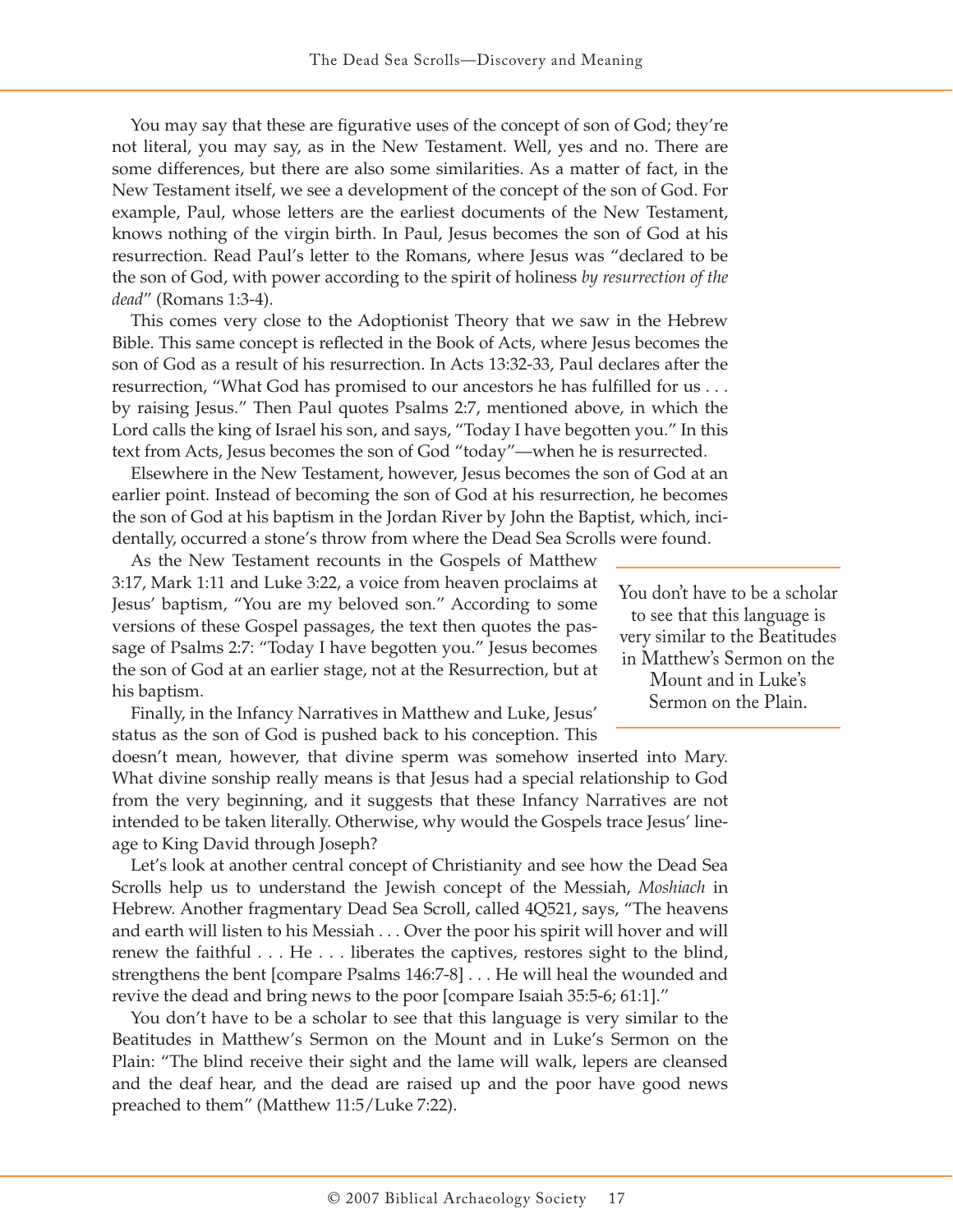If we want to plumb the original understanding of the Christian messiah, we must look at the Jewish understanding of the concept from which the Christian concept developed. *Moshiach* in Hebrew literally means "anointed." Kings and priests were anointed in their office by having oil poured on them. At *that* time they became the *Moshiach*, the anointed one, the messiah. The word had no otherworldly connotations originally. After the Babylonian destruction of Jerusalem and the Temple of Solomon in 586 B.C.E., the concept of Messiah, or *Moshiach*, became attached to the idea of the restoration of the Davidic dynasty, which had lasted for 400 years but which had ended with this devastating defeat. The idea that the Messiah would return as a descendant of King David is reflected in the Christian tradition mentioned earlier, which sees Jesus as being a descendant of David (incidentally, through his father Joseph).

Some scholars believe that this is what lies behind Jesus' birth in Bethlehem. Many scholars believe that Jesus was actually born in Nazareth. He was always called Jesus of Nazareth, never Jesus of Bethlehem. Other scholars, however, maintain that he was in fact born in Bethlehem. But those who say he was born in Nazareth are faced with the question, why does the story tell us that he was born in Bethlehem? The answer that they give is that Bethlehem was where David was born and Jesus, the messiah in the Davidic sense of the word, will be a scion of David and come from the town that David came from.

When in Jewish history the Davidic Messiah never appeared and the return to political independence seemed but a dream, the idea of the Messiah changed. It became a kind of spiritual messiah and an apocalyptic messiah who will come to rule at the end of time and relieve Israel's troubles. It is in this later development of the Jewish concept of *Moshiach*, the Messiah, that we must understand the nature of Jesus' messiahship.

There are many other similarities between Christianity and the Judaism of Jesus' time and earlier. I've already mentioned the Beatitudes. The way that the

If we want to plumb the original understanding of the Christian messiah, we must look at the Jewish understanding of the concept from which the Christian concept developed.

Qumran sectarians, the Essenes perhaps, interpret scripture is very much the way the New Testament interprets Hebrew Scriptures. Both apply words of the ancient Hebrew text to the present-day, as if the Hebrew writer were speaking of the fulfillment of the Hebrew scripture at the time that the interpreter lived. The idea of the coming of the end of time, the dualism of the sons of light and the sons of darkness, the communal meals, the importance of bread and wine—all these aspects of early Christianity are also to be found in the Dead Sea Scrolls.

There are more than 900 different manuscripts that have been found in Qumran. Almost all are very fragmentary. Of the 900, more than 200 are manuscripts of the Hebrew Bible, so obviously there is more than one copy of many of the texts. The three most popular books are the Book of Psalms, the Book of Deuteronomy and the Book of Isaiah. Thirty-nine copies of the Book of Psalms have been found among the Dead Sea Scrolls, 36 copies of the Book of Deuteronomy and 22 copies of Isaiah. Interestingly, these are the three most frequently quoted books in the New Testament; the most important books to the Qumran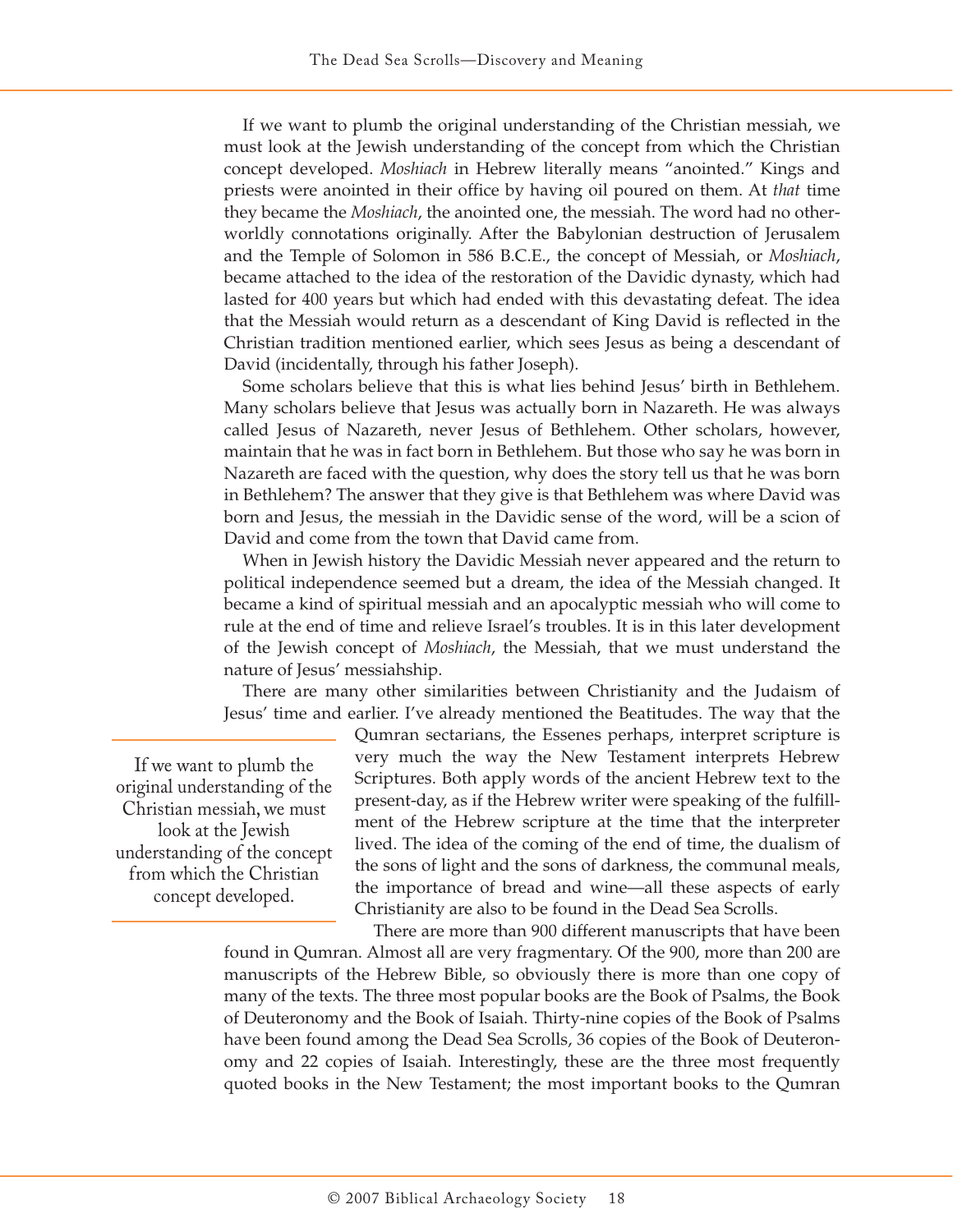<span id="page-18-0"></span>sectarians were apparently the most important books to the writers of the New Testament as well.

I don't mean to imply that there is any direct link between the Dead Sea Scrolls and Christianity. The Dead Sea Scroll sectarians were not early Christians. I've called attention to many similarities, but there are also many differences. The Qumran sectarians placed heavy stress on the Law, especially the purity laws. They were rigorous in their observance. It's easy to exaggerate the similarities between the Qumran sectarians and the early Christians. There is no direct link.

#### **Part III—What Do the Scrolls Tell Us about the Hebrew Bible?**

Now I'll try to answer the second question raised at the outset: How do the Dead Sea Scrolls help us to understand the Hebrew Bible?

As noted earlier, more than 200 Biblical manuscripts have been discovered at Qumran. They include every book of the Hebrew Bible except Esther and Songs of Songs (although there may have been a kind of version of Esther). But to talk about the Hebrew Bible is in a sense anachronistic. This was at a time before the Hebrew Bible. At this point in history there was no fixed canon, no authoritative list of sacred books. There was Torah (the Five Books of Moses), there were prophetic works, there were other works that became part of the Bible later and other

very similar books that did not. For example, books like Jubilees, Enoch, the Temple Scroll, Judith, Tobit and Ecclesiasticus never made the final cut. They were rejected as canonical texts. Some of them were included in what became the Catholic Bible and are known as the Apocrypha (or Deutero-canonical). On the other hand, the Song of Songs, Ecclesiastes and Daniel did make the final cut and were included in what was to become the Hebrew Bible.

But there is another kind of question that we ask of these books. Were there different editions or had they already been standardized? The answer is they had not been standardized, so at Qumran we have different versions of the same book. This is true of almost all the books and is especially true of books such as Exodus and Jeremiah. So the Biblical texts at Qumran were neither established as canonical nor standardized as texts.

To understand the contribution of the Dead Sea Scrolls to Biblical textual criticism, we have to review the situation before the discovery of the Scrolls. Before the discovery of the Dead Sea Scrolls, the oldest texts of the Hebrew Bible were in two manuscripts from the 10th or possibly the early 11th century known as the Aleppo Codex and the Leningrad Codex.

These manuscripts—the Aleppo Codex, which was recovered partially after a fire and somehow brought to Jerusalem, and the Leningrad Codex, which is now in St. Petersburg—both of these nearly identical texts are what scholars call the rabbinic recension. If you want to know the precise text of the Hebrew Bible you have to go back to this rabbinic recension about 1000 C.E. This text is the work of

To talk about the Hebrew Bible is in a sense anachronistic. This was at a time before the Hebrew Bible.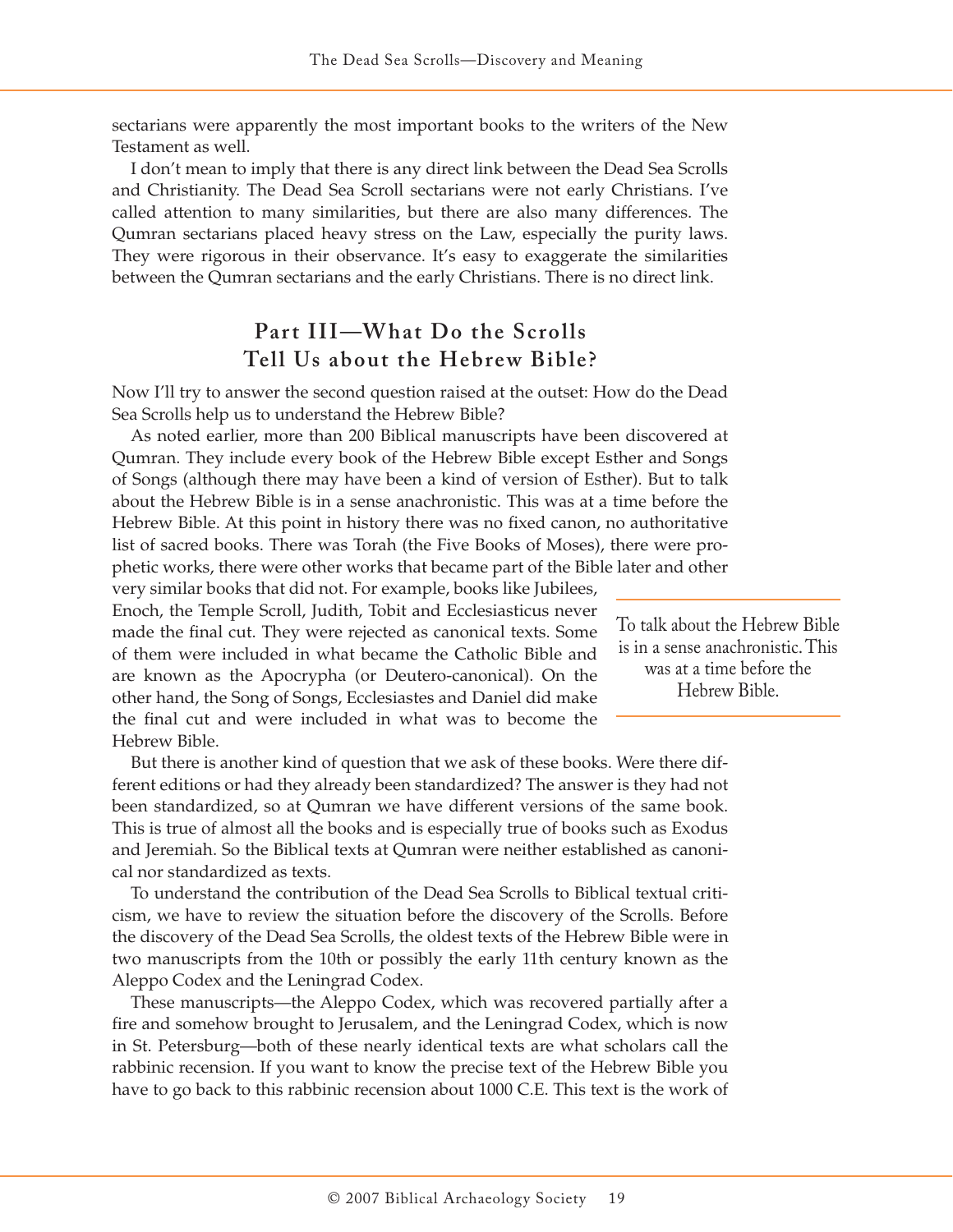the Masoretes in Tiberias, who sought to standardize the various then-existing manuscripts of the Hebrew Bible. This rabbinic recension is referred to as the Masoretic Text, or MT for short. It is the basis for all Hebrew Bibles since then.

However, several earlier manuscripts of the Hebrew scriptures have survived, but not in Hebrew. These other texts have survived in Greek and are known as the Septuagint. The name comes from the legend that 72 scholars were assigned the task of translating the Hebrew scriptures into Greek for the Greek-speaking Jews of Alexandria beginning about the third century B.C.E., and supposedly all of them came up with an identical text. (The name Septuagint comes from the Greek word for 70).

The three most famous of these Septuagint manuscripts date from the midfourth to early fifth century C.E. and they're named Vaticanus, for the one in the Vatican; Sinaiticus, for the one found at the Mt. Sinai monastery (and now mostly in the British Library); and Alexandrinus for the one that came from Alexandria (and also now in the British Library). There are many thousands of variations between the Greek Septuagint and the Masoretic text of the Hebrew Bible. Which variations are to be preferred? Before the discovery of the Dead Sea Scrolls, the answer was clear: the Masoretic Text. That was the official *textus receptus* (received text) of Judaism. The Greek Septuagint was treated with suspicion. It could have been a bad translation, or the Greek translators could simply have changed the Hebrew text.

The Dead Sea Scrolls have changed all that. Among the Hebrew manuscripts found at Qumran are what we might call proto-Septuagintal manuscripts; that is, these Hebrew manuscripts are the base texts that were ultimately translated into the Greek Septuagint.

What we learn by comparing the Hebrew base text to the Greek text of the Septuagint is that the translators were very good and faithfully translated the Hebrew text. Why, then, are there differences between the Septuagint and the Masoretic text? The answer is that the Septuagint is a translation of a slightly different Hebrew text than the Masoretic text. In a sense, this gives greater authority to the Septuagint. As a great Biblical text scholar and editor-in-chief of the Dead Sea Scroll publication team, Emmanuel Tov, has remarked, "The Masoretic text is no longer the center of our textual thinking."

In many cases, where there's a variation, the text of the Septuagint is to be preferred. Let's take a couple of outstanding examples. In Deuteronomy 32, the Masoretic text talks about how God is distributing land to the various nations. According to the Hebrew text in its Masoretic version, God is distributing these lands according to the sons of Israel. This doesn't make much sense because some of the geographical areas are obviously not Israelite and the distribution seems to be occurring before there was an Israel. The Septuagint, however, does not read, "according to the sons of Israel" but "according to the sons of God." This makes a lot more sense, but it's not hard to understand that it would be objectionable to the later rabbis. For most scholars, however, the reading of the Septuagint is to be preferred.

Another example: At the end of 1 Samuel 10, we read about Nahash, king of the Ammonites, who attacked the Israelites and the city of Jabesh Gilead. When the people from the city sued for peace, Nahash said he would accept the Israelite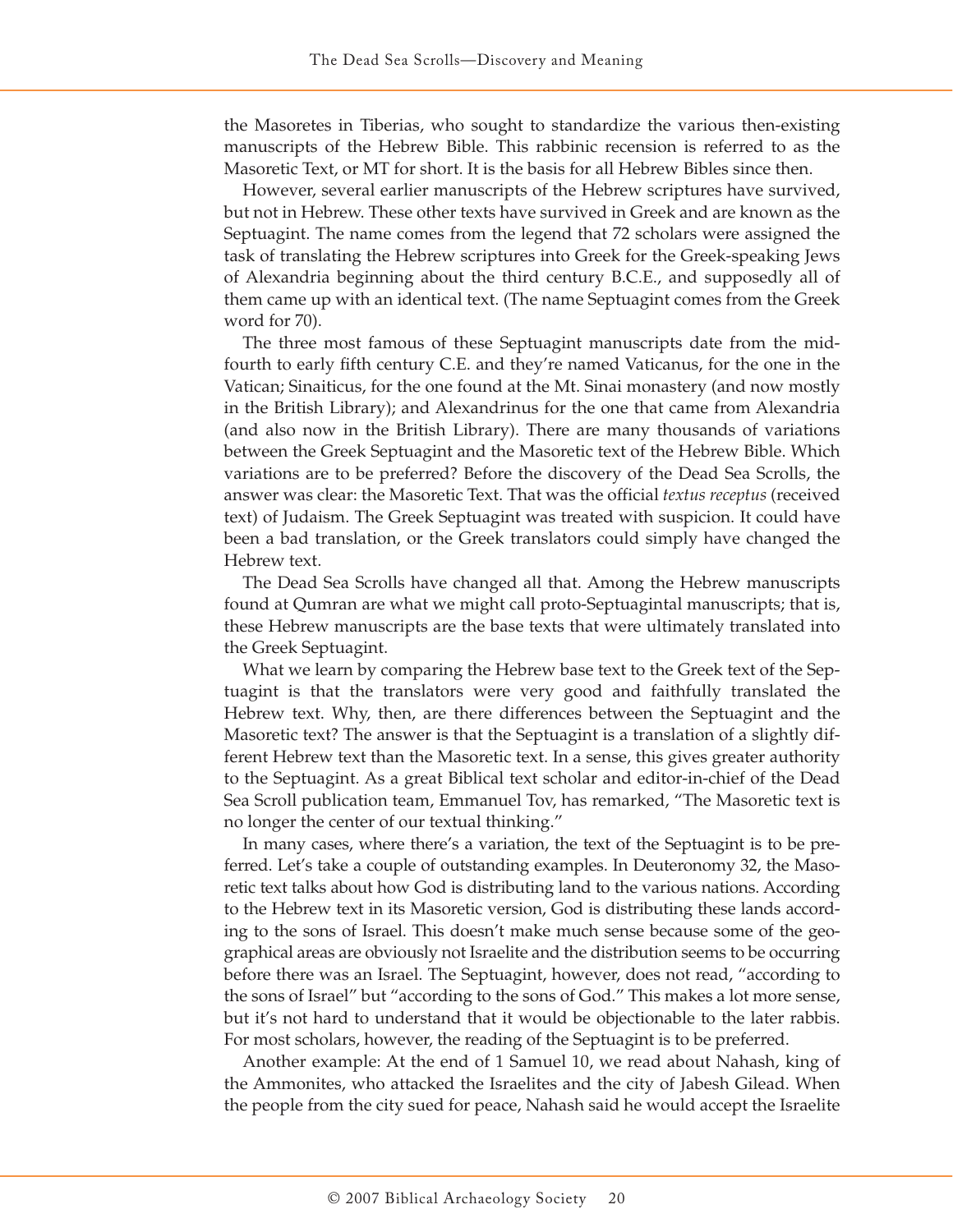<span id="page-20-0"></span>surrender only after gouging out the right eye of the Israelite men. This is curious because the text gives no reason for this gratuitous cruelty. In a copy of 1 Samuel

10 from Qumran, however, we have an entire paragraph that explains why Nahash proposed this gruesome penalty as his condition for surrender. Some Israelites who had rebelled against Nahash had fled to Jabesh Gilead. Gouging out the right eye was the standard punishment for rebels.

Apparently at one point the Hebrew scribe lost this entire paragraph as a result of what scholars call *homeoteleuton*. When the scribe was copying this text, he saw the word Nahash, and when he looked again his eye lit on its later appearance in the paragraph. The paragraph has been recovered from the manuscript at Qumran.

The Biblical Dead Sea Scrolls manuscripts are also important because they reflect tolerance for a variety of textual variants. This period was marked by what scholars call textual fluidity. The Qumranites didn't much care if one text was exactly like another. Variations were accepted. Some manuscripts are similar to what became the Masoretic text, what we might call proto-Masoretic. Others were similar to the Greek Septuagint, what we might call proto-Septuagintal. Still others were similar to neither.

Some texts at Qumran try to harmonize variations. For example, in the commandment to observe the Sabbath, Exodus and Deuteronomy give different reasons for the commandment. In one it's because the Lord brought the Israelites out of Egypt. In the other it's because God created the heaven and Earth in six days and rested on the seventh day. In one manuscript from Qumran, these two texts are harmonized so that the rationale for Sabbath observance is both the Exodus from Egypt and the fact that God rested on the seventh day.

Some people might feel that the Bible is threatened by this kind of analysis. For me it is enriched. Whether or not we accept the divine origin of the text as it has come down to us, it bears the marks of man—struggling as always to produce a divine text. The result is riches beyond measure.

#### **Part IV—What Do the Scrolls**  Tell Us about Early Judaism?

Now we come to the third question: What do the Dead Sea Scrolls tell us about early Judaism? In a way, the answers to the previous two questions, what the Scrolls tell us about early Christianity and what the Scrolls tell us about the Bible, are really also addressed to this third question. Everything that the Dead Sea Scrolls have to say illuminates the history of Judaism. The Dead Sea Scrolls are the principal Jewish religious literature between the end of the Biblical period and the Mishnah—a period of about 350 years from the Book of Daniel, in about 150 B.C.E., to the compilation of the Mishnah, in about 200 C.E.

One thing that the Dead Sea Scrolls emphasize about Judaism is its enormous variety. Some time ago, scholars talked about normative Judaism. They don't do that much anymore, although they talk about common Judaism. But this implies that there were a number of other Judaisms and Jewish movements. We knew

The Qumranites didn't care if one Biblical text was exactly like another.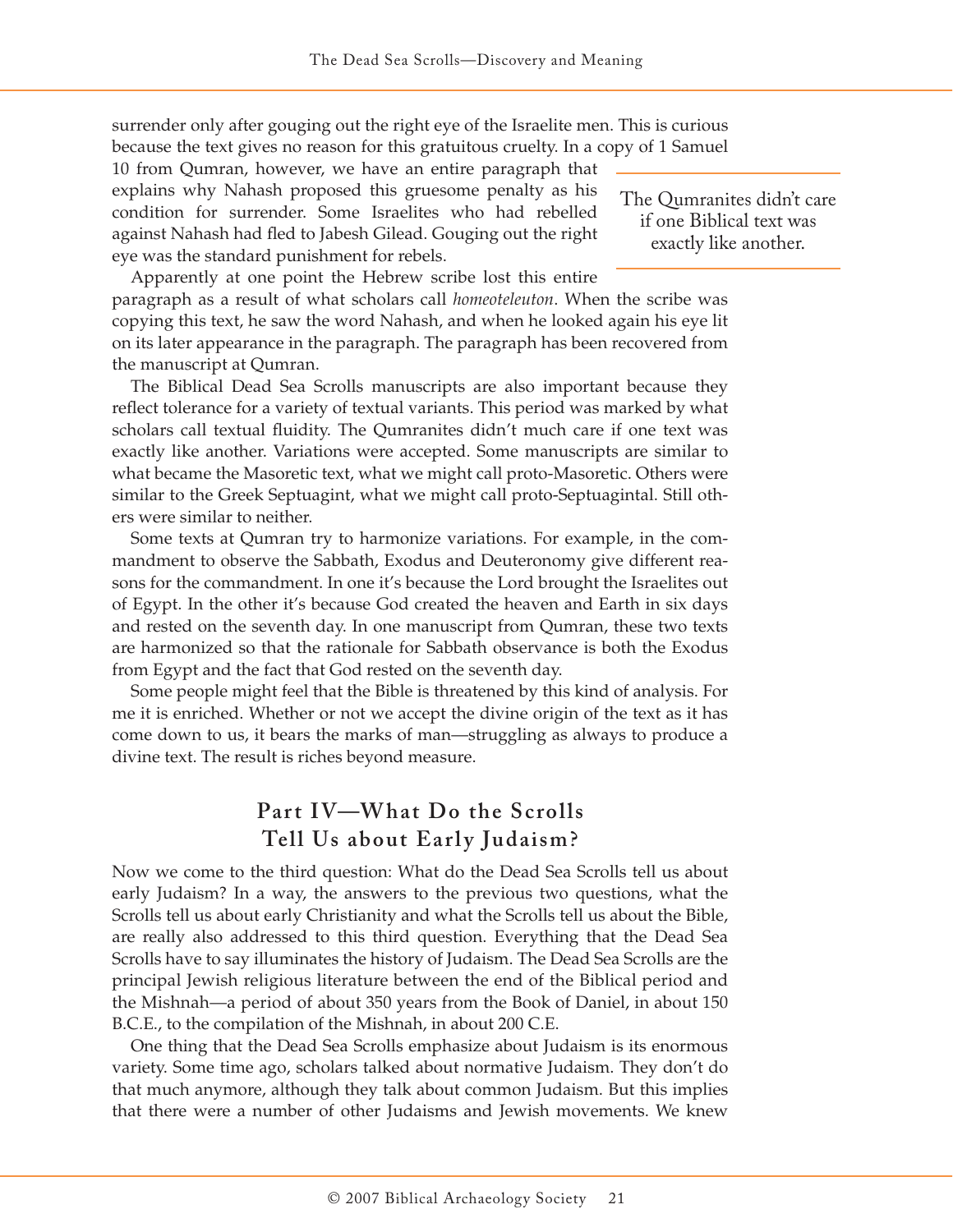about the Pharisees and the Sadducees. We also knew about the Essenes from Pliny, Josephus and Philo, but we didn't have any of their literature, which we now have.

In addition, there were Zealots and Sicarii and Hellenes and Therapeutiae and Boethusians and Herodians and Hasidim and Samaritans and Christians. Christians were originally a Jewish movement. And there are others we don't even know about. The rabbinic sources say there were 24 groups of heretics. Each claimed to be the true Israel. The Dead Sea Scroll community was one group that opposed the Jewish authorities who controlled the Jerusalem Temple.

This Dead Sea Scroll community is generally thought to be the Essenes, although there are a significant number of scholars who dispute that. At any rate, whether they are Essene or not, they had a different calendar than the Jewish authorities who controlled the Temple. This indicates that in some ways the ancient Jewish groups were more diverse than modern Jewish movements, where we have Orthodox, Conservative, Reform and Reconstructionist Jews. Imagine a Jewish movement today that didn't even observe Yom Kippur, the Day of Atonement, the holiest day of the Jewish calendar, on the same day as other Jews. Well, that's the case with the Dead Sea Scroll community. They had their own calendar, and they observed the holidays according to that calendar. In addition they had a number of other holy days and festivals that we know nothing about from the Judaism that has come down to us.

One of the things we learn about the Jewish community from the Dead Sea

Ancient Jewish groups were more diverse than modern Jewish movements. Imagine a Jewish movement today that didn't even observe Yom Kippur on the same as other Jews.

Scrolls, which was only hinted at in the earlier literature, is the apocalyptic element—the emphasis on the end of time, the emphasis on restoration at the end of time and on divine judgment. In many ways, it was out of this element of Judaism that Christianity arose. In a way, we are back to learning about Judaism as it affects early Christianity.

Another area that we are learning more and more about, including from the Dead Sea Scrolls, is the importance of purity. The Talmud, in Tractate Shabbat 13b, tells us that "purity broke out in Israel," presumably at this time. That is certainly true if we look at the Dead Sea Scrolls, but also at archaeological dis-

coveries. We have here a coming together of archaeology and the text of the Dead Sea Scrolls. We find in Jewish villages, for example, certain kinds of stone vessels because stone vessels were not subject to impurity.

The Dead Sea Scrolls also reflect very strict purity rules. In one very revealing Dead Sea Scroll, which is known as 4QMMT, we have a text that contrasts the rules of purity of the Qumran community, the Dead Sea Scroll community, with the purity rules of the Temple authorities in Jerusalem. The Dead Sea Scroll sect is much stricter.

I'll conclude with an example of this contrast in purity laws. I call it The Case of the Up-Jumping Water. If you have a pitcher with some water in it and both the pitcher and the water are pure, then what happens when you lift up that pitcher and pour water into an impure bowl? Well, it's not hard to conclude that the water that's in the impure bowl is now impure even though it was pure when it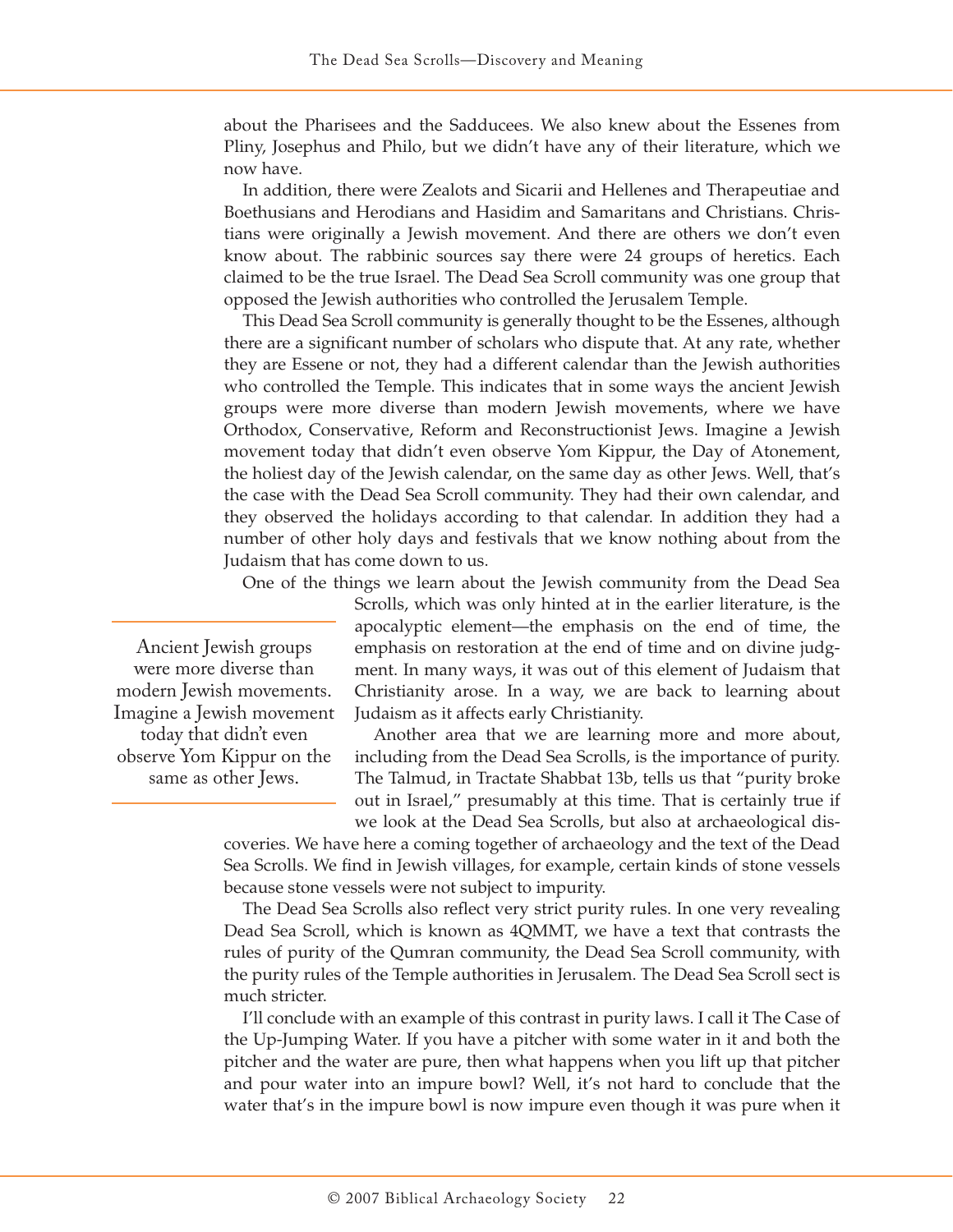was in the vessel from which it was poured. But the more difficult question is whether, when that stream of water from the pure pitcher hit the impure bowl, did the impurity jump up that stream and make the pitcher and water in it impure? The Temple authorities held that the water in the pitcher remained pure, while the Qumran sect held that it was impure. That gives you some idea of the strictness of the Dead Sea Scroll community.

I hope you now understand not only *that* the Dead Sea Scrolls are important but *why* they are important.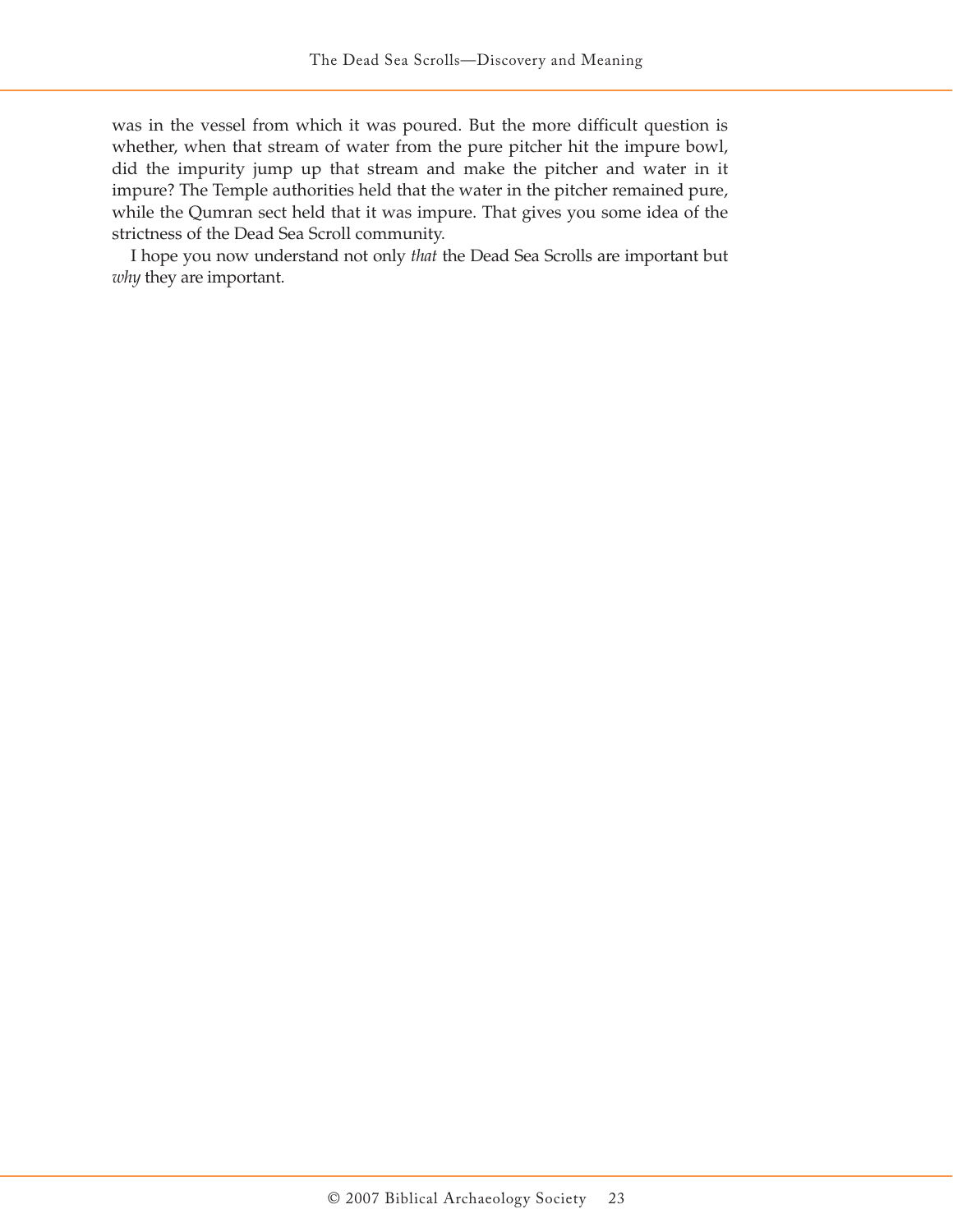### Bonus Material Spotlight on Non-Biblical Scrolls

<span id="page-23-0"></span>More than 200 Biblical manuscripts were found among the Dead Sea Scrolls—mostly small, fragmentary pieces of the books that are well known from the Hebrew Bible/Old Testament, including Deuteronomy, Isaiah and Psalms. But what about the other scroll fragments that didn't contain Biblical texts?

Several of the documents among the Dead Sea Scrolls were writings that had never been seen before by the scholarly community. Some of the non-biblical scrolls, including the Genesis Apocryphon and the Book of Enoch, were similar to the canonical books, but they contained substantial rewritings, reinterpretations or elaborations of the Biblical texts and were not ultimately included in the traditional Jewish canon (although the Book of Enoch is canonical for some branches of the Eastern Orthodox Church).

Others among the Dead Sea Scrolls have been classified as strictly sectarian writings that were most likely produced by and for the unique community that collected and hid the scrolls. (Most scholars believe that this was an Essene community living at Qumran, near the caves where the scrolls were found.) Two such sectarian scrolls are a halakhic, or legal, text known as the Temple Scroll and a militaristic document about the ultimate battle between the Sons of Light and the Sons of Darkness known as the War Scroll. Both of these scrolls were discovered relatively intact compared to the tiny scraps that constitute the vast majority of the Dead Sea Scrolls.

Although the Biblical scrolls have revealed important insights about the formation and variations of the Hebrew Bible, the non-biblical scrolls have opened up whole new worlds of study and shed light on the rich variety of thought within Judaism at the end of the Second Temple period. In the following section, we present a closer look at three of these scrolls: the War Scroll, the Temple Scroll and the Book of Enoch.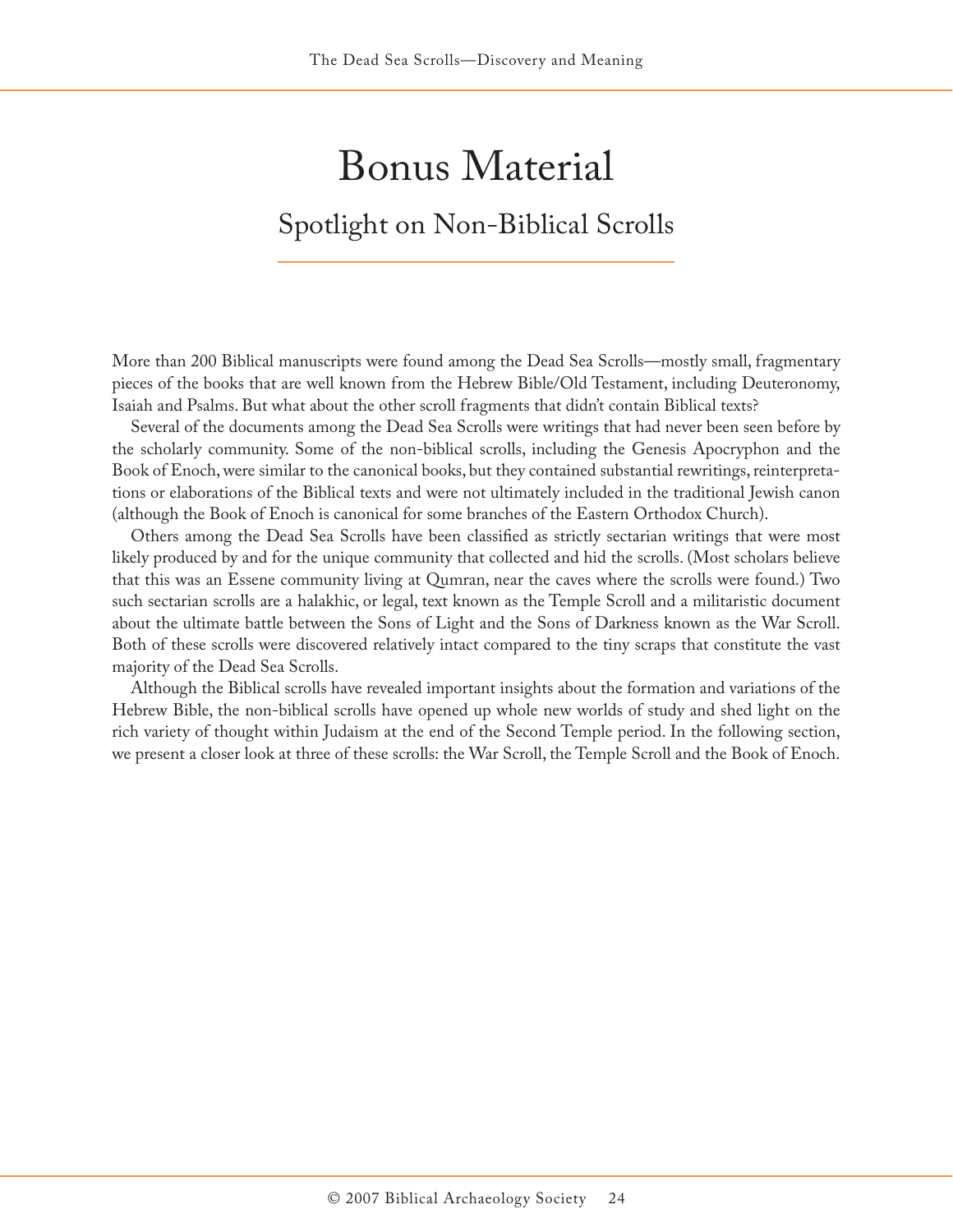## The War Scroll

### Brian Schultz, Bar-Ilan University



The Scroll of the War of the Sons of Light Against the Sons of Darkness (or in short, the War Scroll) is one of the first seven Dead Sea Scrolls to have been discovered. Its genre is unique, describing an eschatological war that is to put an end to evil in the world. It is a kind of military manual, intended for priests, describing their role in providing ceremonial, cultic, and even tactical leadership to the army of the Sons of Light.

The introduction (Columns 1–2) gives the historical background to the war and the sequence of its development. It will begin with a "War against the Kittim," a short but intense battle against Israel's eschatological enemy (Numbers 24:24). After six rounds during which the Sons of Light will alternate between gaining and losing the upper hand, God will intervene with his mighty hand to miraculously bring victory.

This battle will introduce a second stage in the eschatological war, the "War of Divisions," one that will be launched after six years of war preparations during which Israel's exiles will be able to return to Jerusalem. The fighting itself will be spread out over 35 years, with breaks every sabbatical year, until the entire world is conquered.

Columns 3–9 are a series of rules (called serakhim in Hebrew), describing the trumpets and banners to be used, the different infantry and cavalry units, various purity rules, as well as tactical matters. These rules, originally intended for the War of Divisions, were eventually adapted to fit the War against the Kittim, as in Columns 15–19. Columns 10–14 are a series of prayers, imported from other sources, to be recited on the battle field.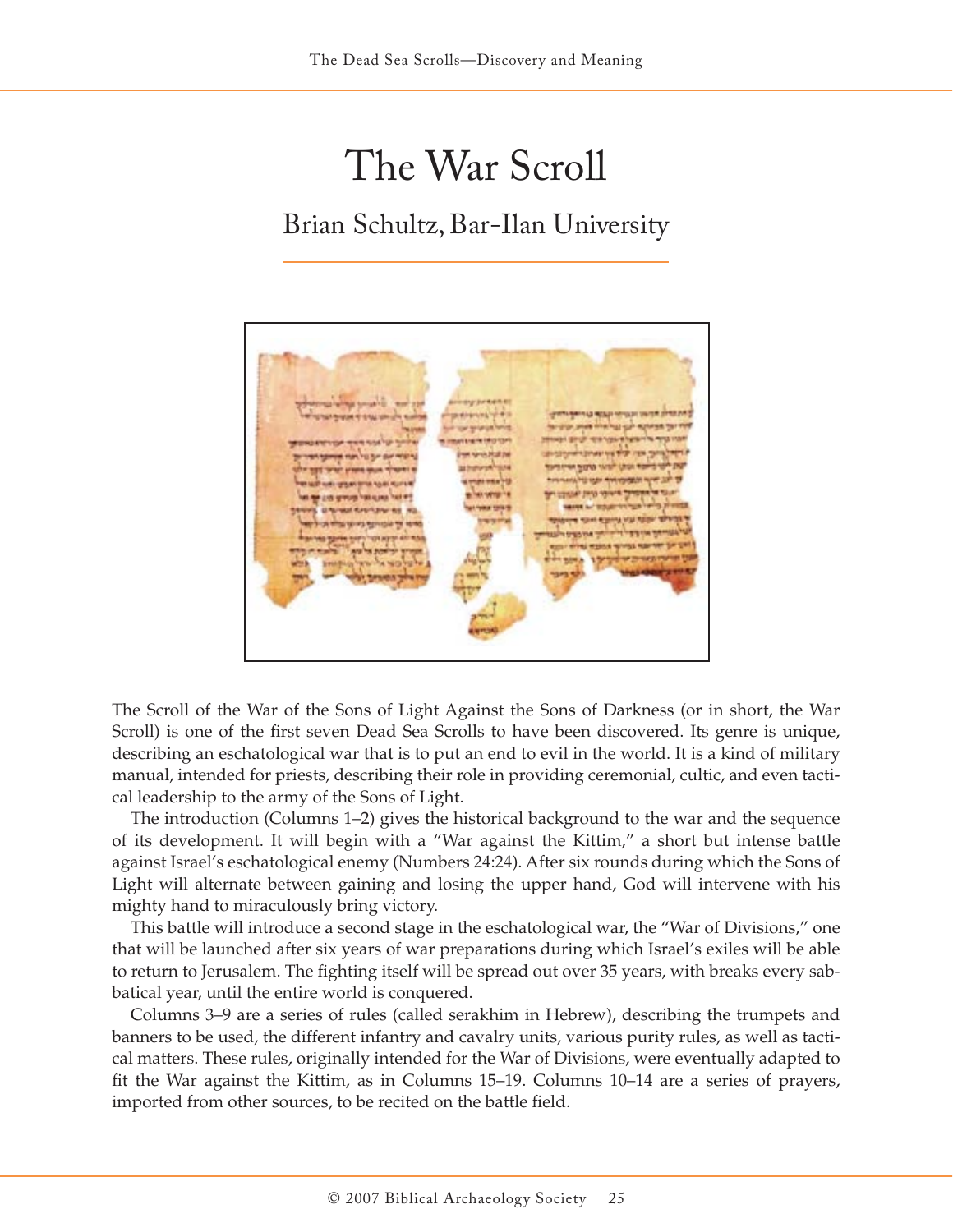From Cave 4, seven additional scrolls related to the eschatological war were found (4Q491-7), either copies of the War Scroll or compositions closely related to it, or perhaps its sources. They further support the impression gathered from the War Scroll that it had at least two stages in its composition, a first dating to the Maccabean period (Columns 1–9), and a second (Columns 10–19) intended to adapt the composition to a new reality resulting from the Roman conquest of Judea in 63 B.C.E.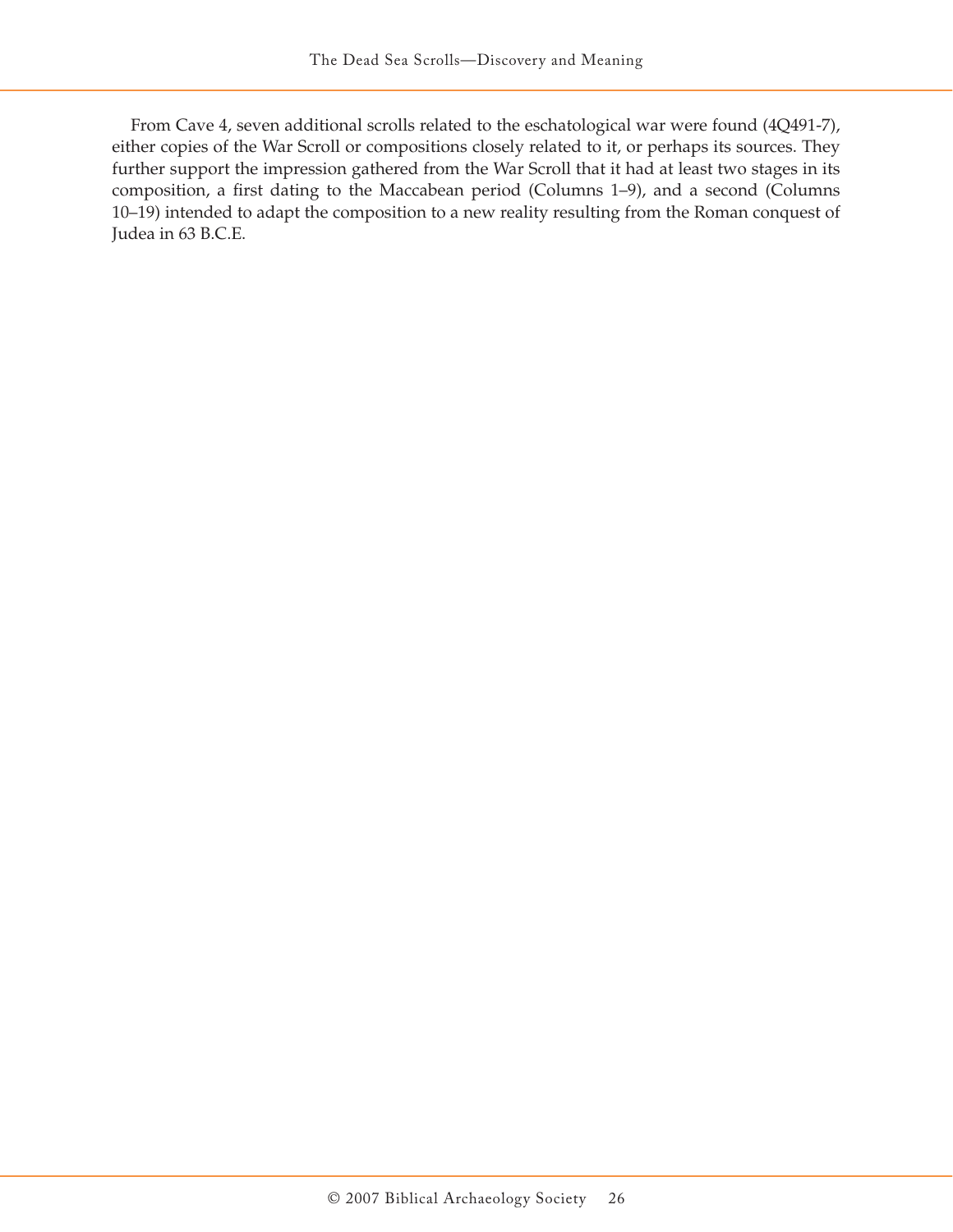## The Temple Scroll

Magen Broshi, former curator of the Shrine of the Book, The Israel Museum in Jerusalem

|                                                                                                                                                                                                                                                                                                                                                                                                                                       | and the state had                                                                                                                                                                                                                                                                                                                                                                                                                                                                                                                                                                                                                                                                                                                                                                                                     |                                                                                                                                                                                                                                                                                                                                                                                                                                                                                                                                                                                                                                                                                                                                                                                                                           |
|---------------------------------------------------------------------------------------------------------------------------------------------------------------------------------------------------------------------------------------------------------------------------------------------------------------------------------------------------------------------------------------------------------------------------------------|-----------------------------------------------------------------------------------------------------------------------------------------------------------------------------------------------------------------------------------------------------------------------------------------------------------------------------------------------------------------------------------------------------------------------------------------------------------------------------------------------------------------------------------------------------------------------------------------------------------------------------------------------------------------------------------------------------------------------------------------------------------------------------------------------------------------------|---------------------------------------------------------------------------------------------------------------------------------------------------------------------------------------------------------------------------------------------------------------------------------------------------------------------------------------------------------------------------------------------------------------------------------------------------------------------------------------------------------------------------------------------------------------------------------------------------------------------------------------------------------------------------------------------------------------------------------------------------------------------------------------------------------------------------|
| <b>STATISTICS</b>                                                                                                                                                                                                                                                                                                                                                                                                                     | loads of the state and a market                                                                                                                                                                                                                                                                                                                                                                                                                                                                                                                                                                                                                                                                                                                                                                                       |                                                                                                                                                                                                                                                                                                                                                                                                                                                                                                                                                                                                                                                                                                                                                                                                                           |
|                                                                                                                                                                                                                                                                                                                                                                                                                                       |                                                                                                                                                                                                                                                                                                                                                                                                                                                                                                                                                                                                                                                                                                                                                                                                                       |                                                                                                                                                                                                                                                                                                                                                                                                                                                                                                                                                                                                                                                                                                                                                                                                                           |
|                                                                                                                                                                                                                                                                                                                                                                                                                                       | <b><i>CALCULATIONS</i></b>                                                                                                                                                                                                                                                                                                                                                                                                                                                                                                                                                                                                                                                                                                                                                                                            |                                                                                                                                                                                                                                                                                                                                                                                                                                                                                                                                                                                                                                                                                                                                                                                                                           |
|                                                                                                                                                                                                                                                                                                                                                                                                                                       |                                                                                                                                                                                                                                                                                                                                                                                                                                                                                                                                                                                                                                                                                                                                                                                                                       |                                                                                                                                                                                                                                                                                                                                                                                                                                                                                                                                                                                                                                                                                                                                                                                                                           |
|                                                                                                                                                                                                                                                                                                                                                                                                                                       |                                                                                                                                                                                                                                                                                                                                                                                                                                                                                                                                                                                                                                                                                                                                                                                                                       |                                                                                                                                                                                                                                                                                                                                                                                                                                                                                                                                                                                                                                                                                                                                                                                                                           |
|                                                                                                                                                                                                                                                                                                                                                                                                                                       |                                                                                                                                                                                                                                                                                                                                                                                                                                                                                                                                                                                                                                                                                                                                                                                                                       |                                                                                                                                                                                                                                                                                                                                                                                                                                                                                                                                                                                                                                                                                                                                                                                                                           |
|                                                                                                                                                                                                                                                                                                                                                                                                                                       |                                                                                                                                                                                                                                                                                                                                                                                                                                                                                                                                                                                                                                                                                                                                                                                                                       |                                                                                                                                                                                                                                                                                                                                                                                                                                                                                                                                                                                                                                                                                                                                                                                                                           |
|                                                                                                                                                                                                                                                                                                                                                                                                                                       |                                                                                                                                                                                                                                                                                                                                                                                                                                                                                                                                                                                                                                                                                                                                                                                                                       |                                                                                                                                                                                                                                                                                                                                                                                                                                                                                                                                                                                                                                                                                                                                                                                                                           |
|                                                                                                                                                                                                                                                                                                                                                                                                                                       |                                                                                                                                                                                                                                                                                                                                                                                                                                                                                                                                                                                                                                                                                                                                                                                                                       |                                                                                                                                                                                                                                                                                                                                                                                                                                                                                                                                                                                                                                                                                                                                                                                                                           |
|                                                                                                                                                                                                                                                                                                                                                                                                                                       |                                                                                                                                                                                                                                                                                                                                                                                                                                                                                                                                                                                                                                                                                                                                                                                                                       |                                                                                                                                                                                                                                                                                                                                                                                                                                                                                                                                                                                                                                                                                                                                                                                                                           |
|                                                                                                                                                                                                                                                                                                                                                                                                                                       |                                                                                                                                                                                                                                                                                                                                                                                                                                                                                                                                                                                                                                                                                                                                                                                                                       |                                                                                                                                                                                                                                                                                                                                                                                                                                                                                                                                                                                                                                                                                                                                                                                                                           |
|                                                                                                                                                                                                                                                                                                                                                                                                                                       |                                                                                                                                                                                                                                                                                                                                                                                                                                                                                                                                                                                                                                                                                                                                                                                                                       |                                                                                                                                                                                                                                                                                                                                                                                                                                                                                                                                                                                                                                                                                                                                                                                                                           |
|                                                                                                                                                                                                                                                                                                                                                                                                                                       |                                                                                                                                                                                                                                                                                                                                                                                                                                                                                                                                                                                                                                                                                                                                                                                                                       |                                                                                                                                                                                                                                                                                                                                                                                                                                                                                                                                                                                                                                                                                                                                                                                                                           |
|                                                                                                                                                                                                                                                                                                                                                                                                                                       |                                                                                                                                                                                                                                                                                                                                                                                                                                                                                                                                                                                                                                                                                                                                                                                                                       |                                                                                                                                                                                                                                                                                                                                                                                                                                                                                                                                                                                                                                                                                                                                                                                                                           |
|                                                                                                                                                                                                                                                                                                                                                                                                                                       |                                                                                                                                                                                                                                                                                                                                                                                                                                                                                                                                                                                                                                                                                                                                                                                                                       | $\blacksquare$                                                                                                                                                                                                                                                                                                                                                                                                                                                                                                                                                                                                                                                                                                                                                                                                            |
|                                                                                                                                                                                                                                                                                                                                                                                                                                       |                                                                                                                                                                                                                                                                                                                                                                                                                                                                                                                                                                                                                                                                                                                                                                                                                       |                                                                                                                                                                                                                                                                                                                                                                                                                                                                                                                                                                                                                                                                                                                                                                                                                           |
|                                                                                                                                                                                                                                                                                                                                                                                                                                       |                                                                                                                                                                                                                                                                                                                                                                                                                                                                                                                                                                                                                                                                                                                                                                                                                       |                                                                                                                                                                                                                                                                                                                                                                                                                                                                                                                                                                                                                                                                                                                                                                                                                           |
|                                                                                                                                                                                                                                                                                                                                                                                                                                       |                                                                                                                                                                                                                                                                                                                                                                                                                                                                                                                                                                                                                                                                                                                                                                                                                       |                                                                                                                                                                                                                                                                                                                                                                                                                                                                                                                                                                                                                                                                                                                                                                                                                           |
|                                                                                                                                                                                                                                                                                                                                                                                                                                       |                                                                                                                                                                                                                                                                                                                                                                                                                                                                                                                                                                                                                                                                                                                                                                                                                       | <b>MARK AND A</b>                                                                                                                                                                                                                                                                                                                                                                                                                                                                                                                                                                                                                                                                                                                                                                                                         |
|                                                                                                                                                                                                                                                                                                                                                                                                                                       |                                                                                                                                                                                                                                                                                                                                                                                                                                                                                                                                                                                                                                                                                                                                                                                                                       |                                                                                                                                                                                                                                                                                                                                                                                                                                                                                                                                                                                                                                                                                                                                                                                                                           |
|                                                                                                                                                                                                                                                                                                                                                                                                                                       |                                                                                                                                                                                                                                                                                                                                                                                                                                                                                                                                                                                                                                                                                                                                                                                                                       |                                                                                                                                                                                                                                                                                                                                                                                                                                                                                                                                                                                                                                                                                                                                                                                                                           |
|                                                                                                                                                                                                                                                                                                                                                                                                                                       |                                                                                                                                                                                                                                                                                                                                                                                                                                                                                                                                                                                                                                                                                                                                                                                                                       |                                                                                                                                                                                                                                                                                                                                                                                                                                                                                                                                                                                                                                                                                                                                                                                                                           |
| <b>Children</b> VIII<br><b>Bill water scholars</b><br><b>Carlo Filmet Star</b><br><b>Barnet Barthar</b><br><b>And they designed that</b><br><b>Literature displays</b><br><b>Roma President College</b><br><b>Looking Cold List</b><br>Laboratory Program com<br><b>Red Warranty &amp; Street</b><br><b>A PAGE RAILWAY</b><br>distants produ<br><b>Distances Sparetti</b><br><b>Split-All-Jol W.E.</b><br><b>Summer Michael ports</b> | trained board magnitude station (40).<br>the fire ware if the derivative and<br>The Real and to their factors of the sui-<br>for a summarized more of may<br>is without the price and private them to in them<br>to get the local digit of bol-colour and cult<br>seemed and the three control of the same<br>collection of the all forms and silver that the gas<br>Mine Break has priced by price in<br>and all the local departments of the Con-<br>baths send to send the companion in<br><b>Burgeon and the</b><br><b>Tub growth down</b><br>to be all waitings provided by the first product of the<br><b>COMM NOV BOX NOT FUT BUSINESS!</b><br>provided and work and with the last<br>periodic childrenia chiar<br>transactive are state front sold become<br>that latestics have millions a bulk colour. This | campaintent<br><b>Adole In the State</b><br>the Mingart Stone was privated<br>to the resource in the aggressive stress<br><b>URCHART WESTERN STATE AND RESERVE</b><br>what who just ingrighten must have the<br>May 120 start Mayages a short by 1985<br>the refer to the served chair paper car points<br>have a resident and a property<br>man market al public contractors and<br>the province including his ing types service in<br><b>All Corp. P. By 18th Strainly weekly</b><br>an interest whose art ford they was three publishing<br>and started symptoms design under start many<br>plates and that the concentrate<br>worked in open asker as a space, some party with<br>money of history and the man money and their<br>take more avoired as a little.<br><b>NEW YORK CARD TOM BANK AND RETAILED AND RE</b> |

The Temple Scroll is the longest Dead Sea Scroll (over 28 feet, preserved almost to its entire length) and one of the most important. It was excavated by Bedouin in Cave 11 in 1956 (since then no more scrolls have been discovered at Qumran).\* The Dead Sea Scrolls can be divided into three main categories: Biblical, sectarian and other. The Temple Scroll is sectarian, that is, it belongs to the Dead Sea sect, identified by most scholars with the Essenes. It was composed, most probably, in the second part of the second century B.C.E., approxi-

mately 200 years before the destruction of the Second Temple.

The scroll is a halakhic (legal) composition, a rewriting of Pentateuchal passages, dealing with the laws as they were interpreted by the sect (mostly laws that differ from the laws of normative, Pharisaic Judaism).

In the Pentateuch the Lord speaks to Moses and Moses speaks to the people. Here the Lord speaks directly to the people in the

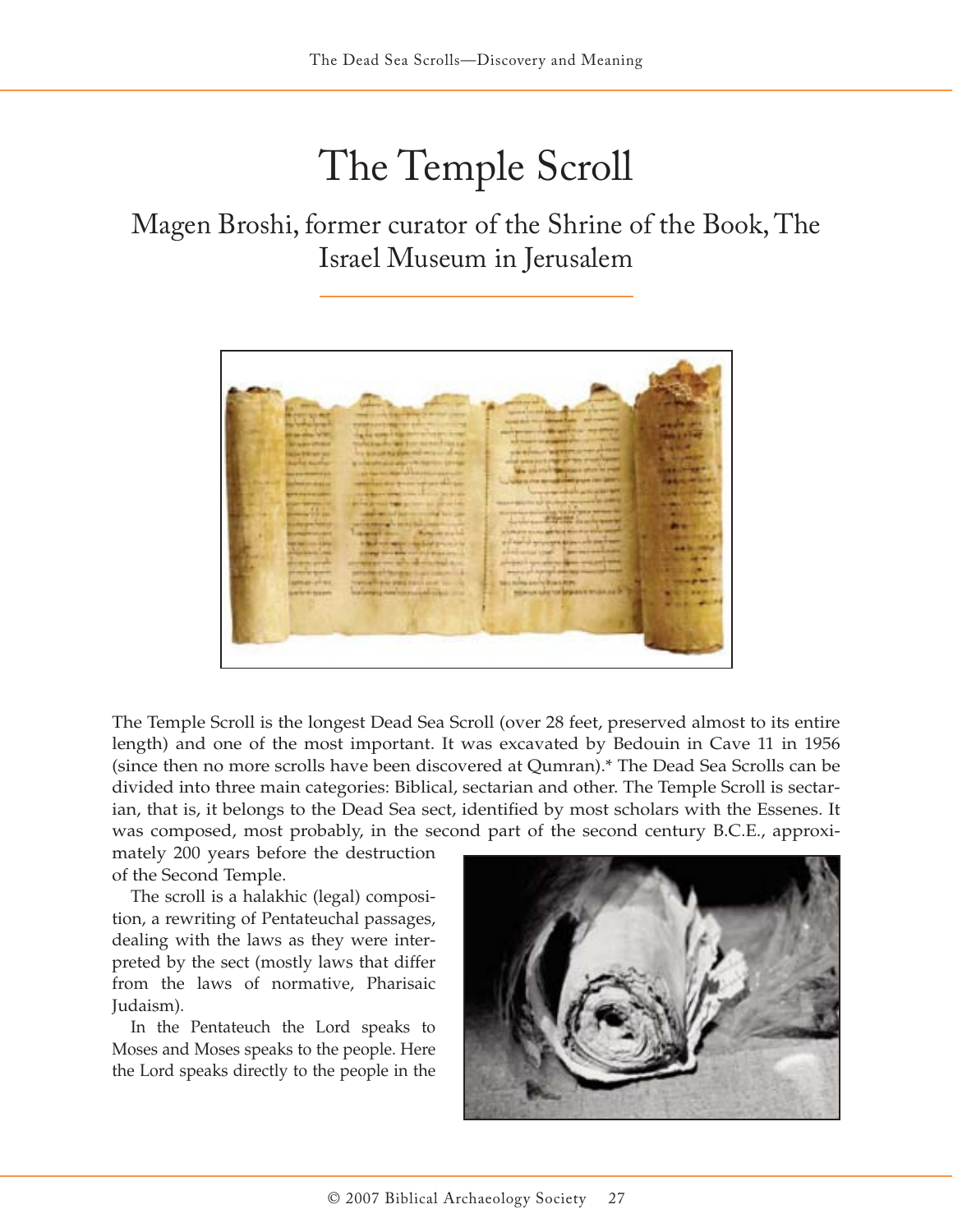first person singular, and the style tries to imitate the language of the Book of Deuteronomy, but numerous slips betray its late origin.

Five major subjects are dealt with in the scroll: the Temple, the king's statutes, the feasts, the festival sacrifices, and laws of purity. More than half of the scroll, however, is devoted to the Temple and the Temple City, hence its name. The members of the sect did not participate in the



cult of the Temple that existed in their period because they regarded it as unclean. The temple described in the Temple Scroll is an ideal edifice that was never built.

According to the scroll, the sect had a calendar of its own that was different from the calendar of the rest of the Jewish people. In addition to the regular Jewish feasts, the sect celebrated festivals of the first fruits such as the Festival of the First Wine and the Festival of the First Oil.

The law code of the sect is characterized by its harsh and ultra-conservative laws. For instance, they prohibited sexual relations in Jerusalem, and they prescribed that lavatories were to be built at a distance of about a mile away from the Holy City.

#### **Note**

\*It was recovered in 1967 and published in 1977 (Hebrew edition) and 1983 (English) by Yigael Yadin.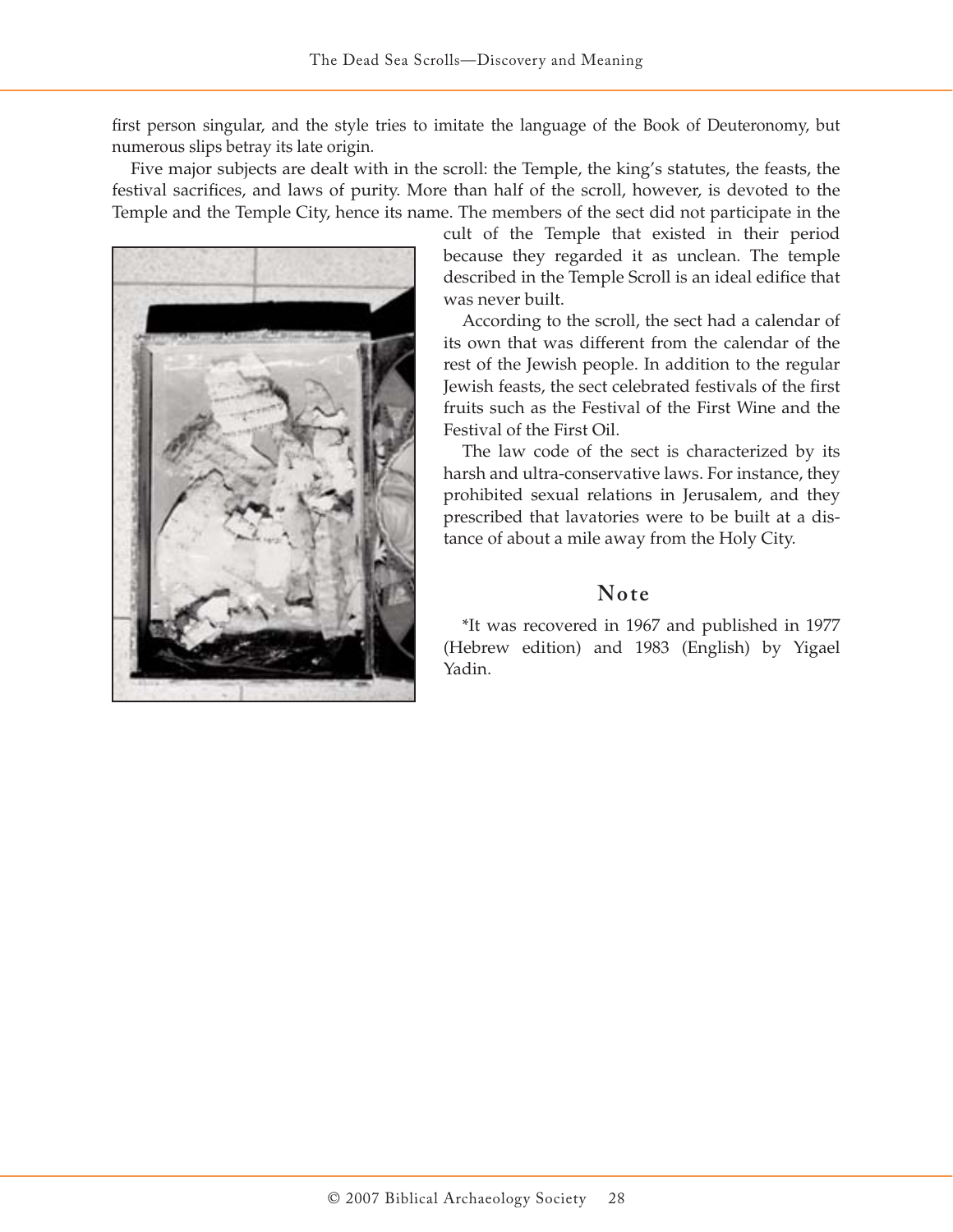### The Book of Enoch

### George W.E. Nickelsburg, The University of Iowa



The "Book of Enoch" (1 Enoch) is a collection of texts composed between about 350 B.C.E. and the turn of the era. It is the earliest extant example of an apocalyptic blend of Israelite prophetic and wisdom theologies best known from the Book of Daniel, and it witnesses the variety within Israelite religion in the Greco-Roman period.

Two myths shape the Book of Enoch. The first, related to Genesis 6:1–4,\* ascribes the origins of evil to the rebellion of certain angels who mated with women and begat a race of giants that devastated the earth and whose demonic spirits continue to produce sin and misery. According to the second myth, Enoch (as said in Genesis 5:21–24) was taken to heaven, where he learned the secrets of the universe and of the coming judgment.

The Enochic texts claim to be Enoch's revelations transmitted through his son, Methuselah. The various parts of 1 Enoch were composed in Aramaic and translated into Greek, and from Greek into ancient Ethiopic, in which version alone the entire collection has survived.

\*This refers to the episode in Genesis when "the sons of God went in to the daughters of humans, who bore children to them," thus creating a race of giants called the *Nephilim*.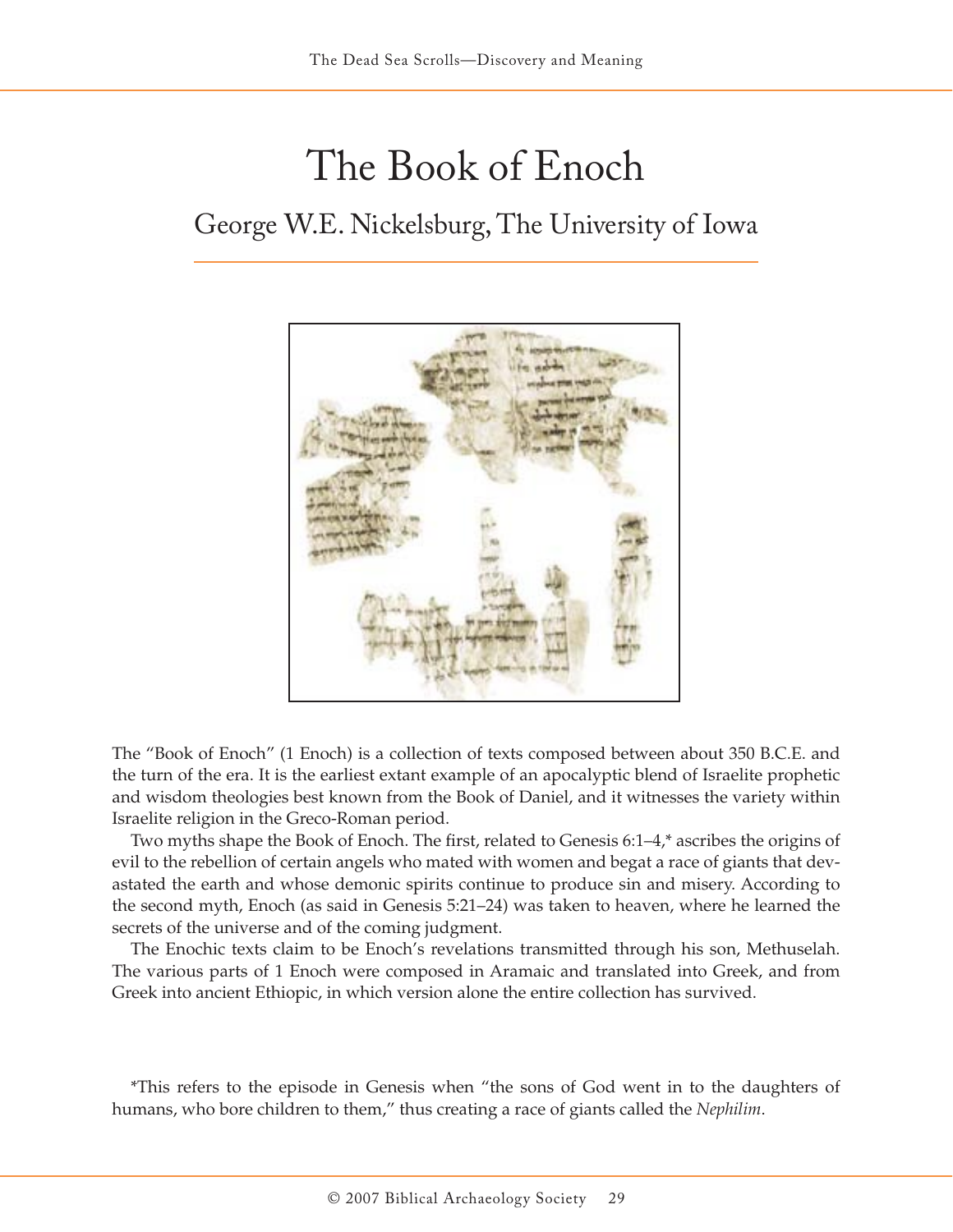Qumran Cave 4 yielded fragments of 11 Aramaic manuscripts of parts of 1 Enoch that cover perhaps one fifth of the Ethiopic text, as well as nine Aramaic manuscripts of "the Book of the Giants," a text not included in 1 Enoch.<sup>i</sup> The 1 Enoch manuscripts attest both to how closely the Ethiopic text corresponds to its Aramaic prototypes in some places and to where it differs in others. The Giants fragments indicate that the Enochic tradition was richer than 1 Enoch suggests. Missing at Qumran are fragments of the Book of Parables (1 Enoch 37–71), a Jewish text that provides a context for New Testament "Son of Man" christology. The absence of the Book of Parables from Qumran probably indicates that this expression of Enochic theology developed in circles different from those directly ancestral to the group that collected the texts at Qumran. The other Enochic writings were authoritative at Qumran, however, and were popular among early Christian writers as well. The Enochic texts remain a canonical part of the Bible of the Ethiopian Church.

#### **Note**

i For the Qumran fragments, see any comprehensive translation of the scrolls. For the whole of 1 Enoch, see George W.E. Nickelsburg and James C. VanderKam, *1 Enoch: A New Translation* (Minneapolis: Fortress, 2004). For a commentary, see George W.E. Nickelsburg, *1 Enoch 1: A Commentary on the Book of Enoch, Chapters 1–35, 81–108* (Hermeneia: Minneapolis, 2001).